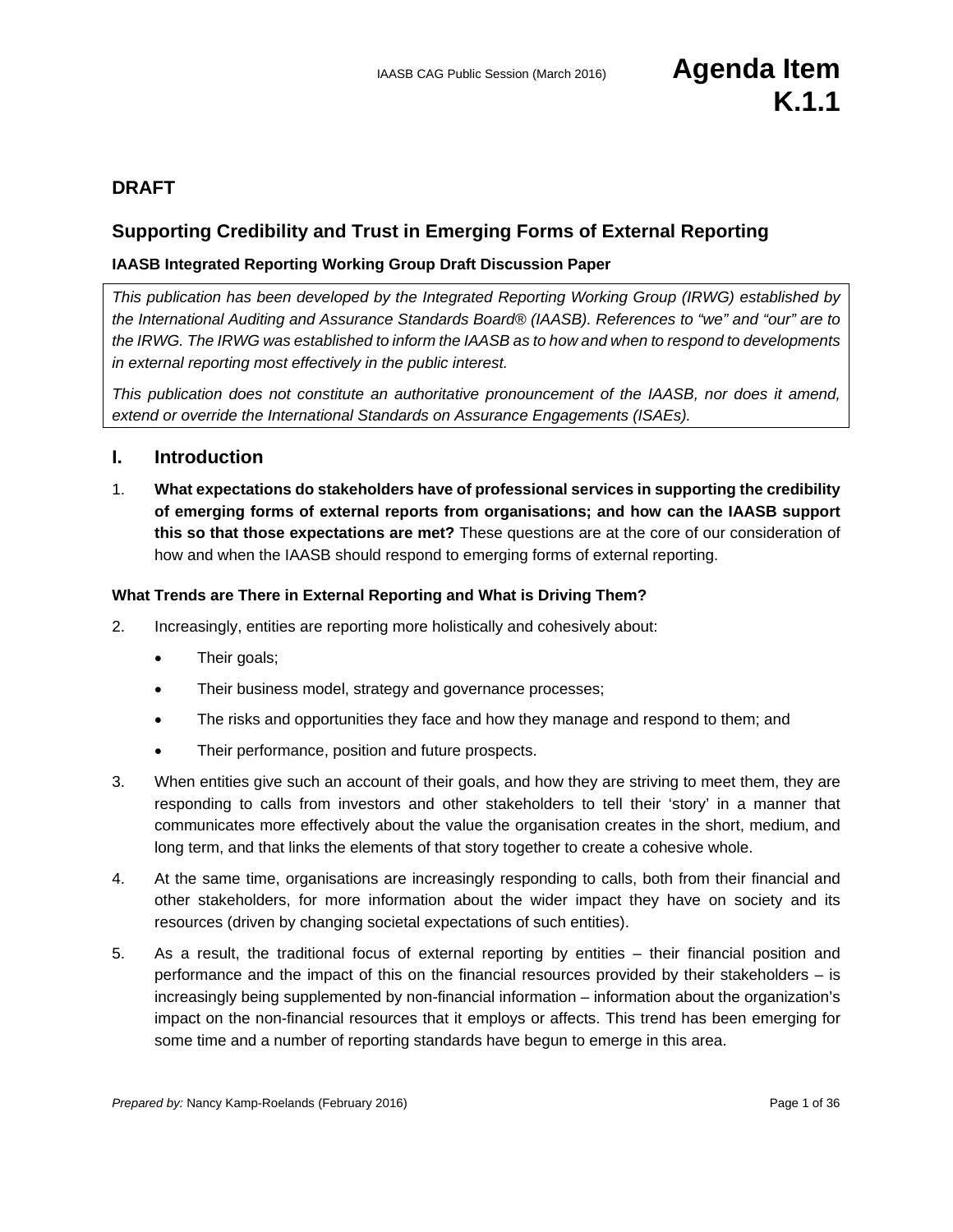- 6. There is a debate about whether these broader information needs of stakeholders should be met through a single channel, the annual report, or whether different channels should be used for different stakeholders. However, even considering financial stakeholders alone, it is evident that they have growing expectations for non-financial information to be disclosed, at least insofar as it is relevant to their assessment of the impact of those matters on the sustainability of the financial performance of the organization in the longer term.
- 7. The trend towards reporting of broader non-financial information has been developing with the growth of the sustainability/Environmental Social and Governance (ESG) reporting movement over the last three decades, now led globally with the support of a number of global organizations, including the Global Reporting Initiative (GRI), the UN Global Compact, the World Business Council for

Sustainable Development (WBCSD), the UNsupported Principles for Responsible Investment (PRI) and the UN Global Sustainable Stock Exchange Initiative (SSE) on ESG disclosures.<sup>1</sup> The responses to these trends can be seen most comprehensively in combination in the International Integrated Reporting framework promulgated by the International Integrated Reporting Council (IIRC). The Small and Medium Practices Committee of the International Federation of Accountants in currently developing an implementation guidance on integrated reporting for small and medium sized entities.

8. In addition, the digital revolution is transforming stakeholder access to information about entities – broadening and deepening the sources of external

1

**How Can the IAASB as the Leading Standard Setter in Assurance Engagements make a Difference in EER?** 

- Standard setting and other guidance to enhance the quality of engagements at the assurance practitioner level, the engagement level, the firm level
- International scope with over 100 jurisdictions using or committed to using the International Standards on Auditing
- Platform for dialogue and interaction with organizations, and parties involved in the external reporting supply chain

information about them and the context in which they operate. It is also reducing the cost and increasing the speed with which information can be accessed and assimilated by markets. With more, and timelier, access to independent sources of information, stakeholders' expectations of the depth and quality of the story that entities tell are increasing and stakeholders are better able to assess and challenge the organization's own story.

- 9. These trends in external reporting are seen not only at a global level but also at national and regional levels in a wide variety of initiatives to enhance management commentary and annual reports, including, for example:
	- The requirements on the disclosure of non-financial information by large companies in the European Directive affecting around 6,000 companies in the European Union<sup>2</sup>;

<sup>1</sup> GRI: www.globalreporting.org, UN Global Compact: www.unglobalcompact.org, WBCSD: www.wbcsd.org, PRI: www.unpri.org, SSE: www.sseinitiative.org

<sup>2</sup> See for example also the paper of the Federation of European Accountants *The Future of Corporate Reporting-Creating the*  **Dynamics for Change** outlining the main developments in Europe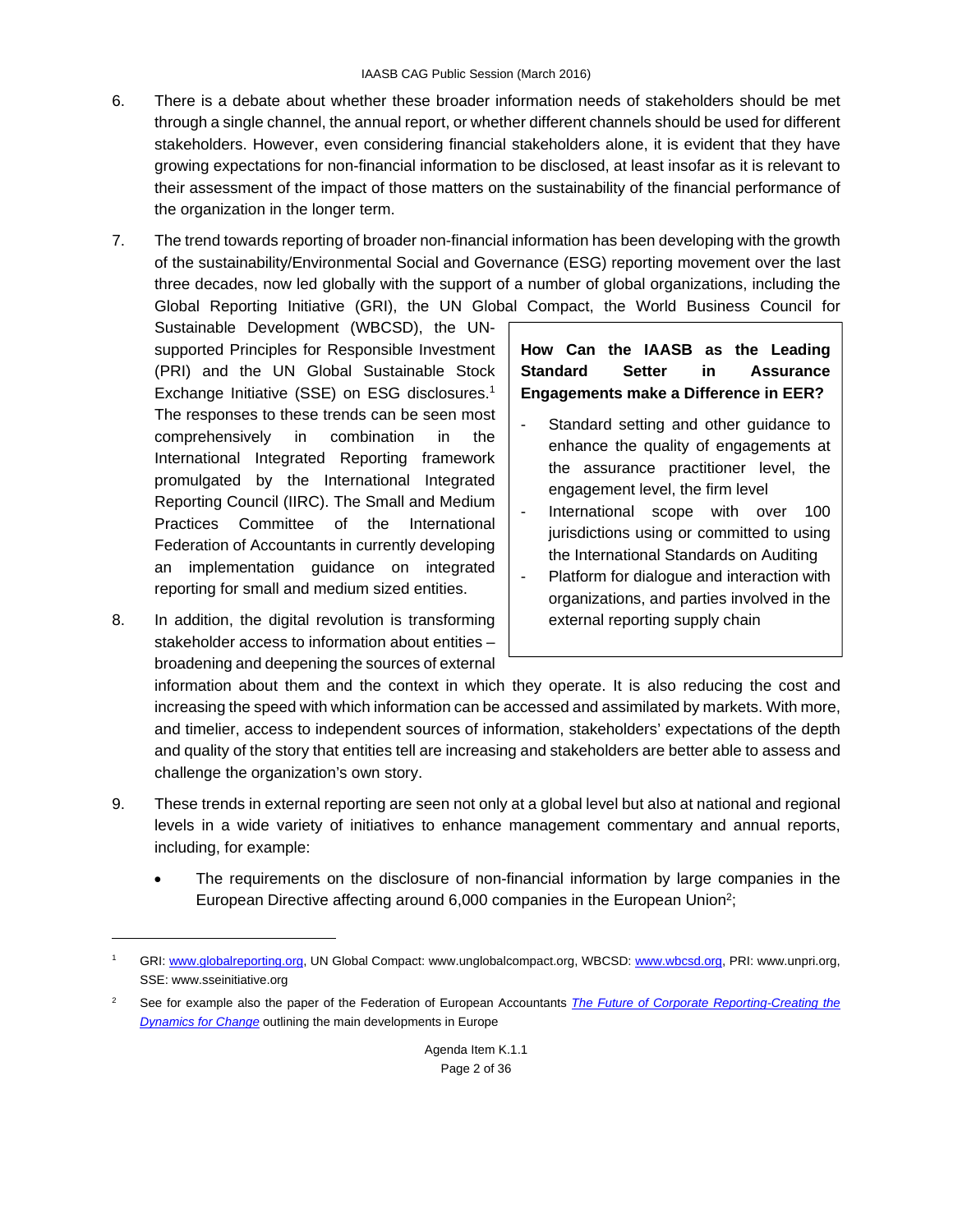- The requirement (on a comply or explain basis) in the JSE Stock Exchange Listings Requirements for listed entities to issue an integrated report as recommended by the King III Code in South Africa;
- The requirement for a Strategic Report as part of a 'fair balanced and understandable' annual report in the UK; and
- Standards for ESG reporting being developed by the Sustainability Accounting Standards Board in the USA.
- 10. Irrespective of how such emerging forms of external reporting by entities are incorporated into the traditional annual report or published as supplemental reports, we refer to them in this Discussion Paper as Emerging trends of External Reporting (EER).

# **What Professional Services are being Provided or Called for to Support the Credibility of EER?**

- 11. In parallel with the emergence of EER, questions have been asked about the need to enhance the credibility of EER. Professionals have started to respond to demand for professional services in this regard (which demand is variable at this stage), from both internal and external stakeholders of the reporting entity,
- 12. Examples of responses already seen include the provision of various professional services including:
	- Advisory services;

1

- A range of assurance and other engagements of varied scope under the IAASB's International Standards or under other standards:<sup>3</sup> and
- Other less standardized forms of evaluation or assessment; with a view to reporting internally, to management or those charged with governance, on the organization's published reports or underlying reporting processes or controls, or to report externally to stakeholders.
- 13. A number of bodies developing or promoting EER have also been promoting the benefits of assurance engagements over EER, or monitoring developments and the views of stakeholders, in relation to stakeholder expectations in this respect. These include the IIRC, the GRI and most recently the WBCSD.

# **How and When should the IAASB Respond in the Public interest?**

14. The IAASB's mission is to serve the public interest by setting independently, and under its own authority, high-quality standards on quality control, auditing, review and other assurance and related services. The objective is to contribute to the enhanced quality and consistency of practice throughout the world, and to strengthen public confidence in the global audit and assurance profession.

<sup>&</sup>lt;sup>3</sup> For example, the standards of the <u>International Organization for Standardization</u> (ISO) or the standards of AccountAbility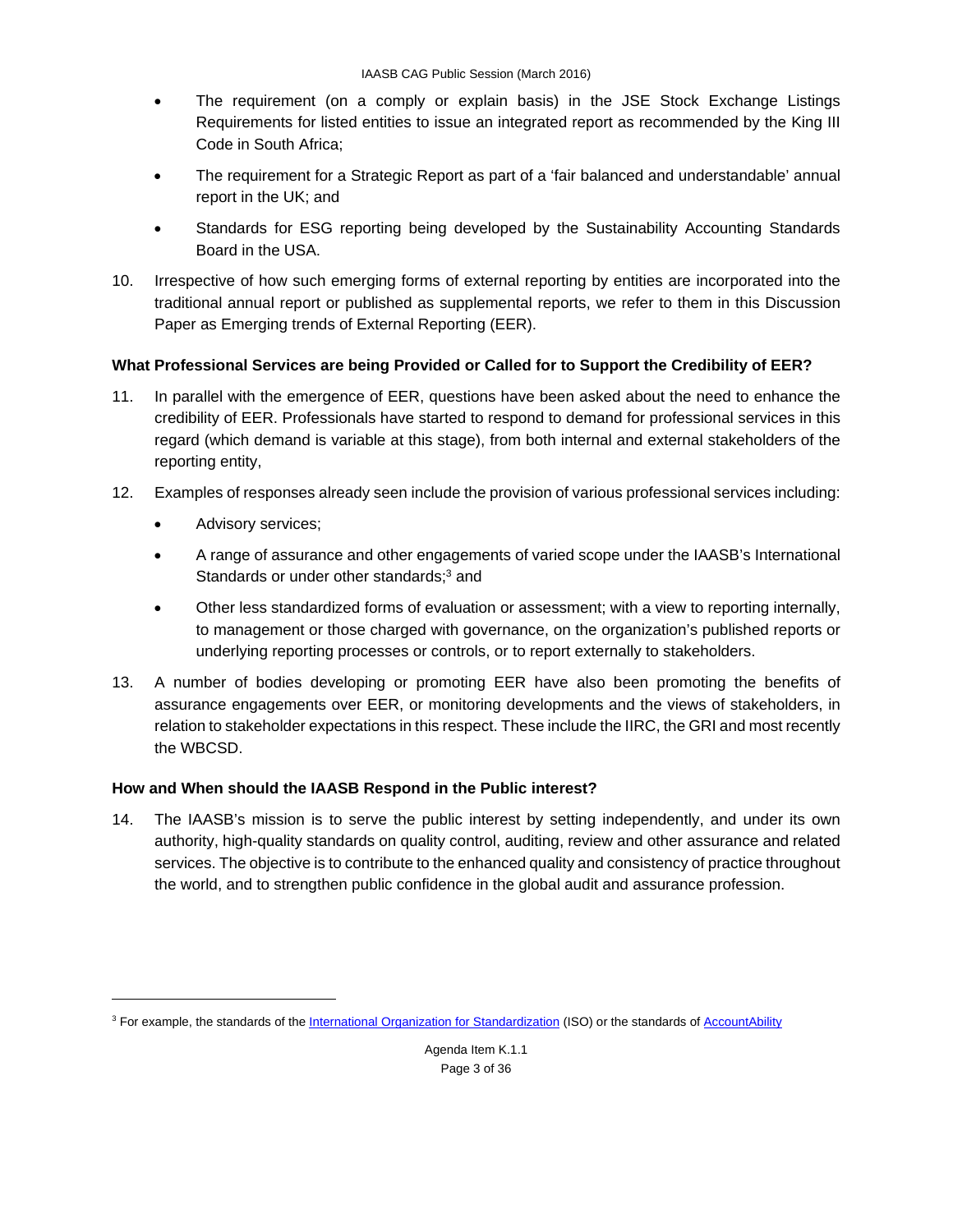- 15. In order to inform the IAASB on how and when to respond to EER most effectively in the public interest, the IAASB established the IRWG to engage with stakeholders and to monitor EER and related assurance developments. In July 2015, we published the IRWG paper, *Exploring Assurance on Integrated Reporting and Other Emerging Developments in External Reporting,* to inform stakeholders about our ongoing work in this area.
- 16. This Discussion Paper follows from the work of the IRWG since then. It explores the need to enhance the credibility of EER and the potential role of the IAASB's International Standards – and asks, in this context, if they are already "fit for purpose" or if there is a need, in the public interest, for further innovation or implementation support, recognizing that this is an evolving area.
- 17. Although the Discussion Paper is aimed in particular at users and preparers of external reporting, responses on the topics below would be

#### **In the public interest, IAASB aims to**

- 1. Keep the International Standards fit for purpose in a changing EER landscape
- 2. Support practitioners who respond to the demand to enhance credibility of information, including via emerging engagements currently outside the scope of the current IAASB standards
- 3. Support the quality of assurance engagements while acknowledging the flexibility needed in this emerging reporting landscape
- 4. Prevent inconsistencies or incorrect interpretation in applying the International **Standards**
- 5. Continue stakeholder engagement in the external reporting supply chain to monitor needs and challenges

most welcome from all stakeholders in the external reporting supply chain.

- 18. The purpose of this Discussion Paper is therefore to explore:
	- The factors that influence credibility and trust internally and externally (Section III).
	- The demand for professional services by practitioners, internally and externally, in the broader context of credibility and trust, in particular the nature of assurance or other engagements that would be most relevant in meeting the expectations of users of EER, recognizing the need for innovation due to new EER Frameworks and new features of governance processes (Section III).
	- The implications for standard-setting, including with respect to types of engagements, the flexibility of IAASB International Standards in accommodating such engagements and the need for further guidance in performing assurance engagements with respect to EER (Section III and IV).
	- The best way to continue the dialogue with stakeholders and international organizations on supporting credibility and trust in EER.

We would like to have an open discussion about the potential role of the IAASB and where others can or need to play a role in a holistic and interactive process.

19. In line with the IAASB International Standards this discussion paper takes a framework neutral approach. We recognize that entities use different approaches compiling external reports and therefore the Discussion Paper includes different examples of EER frameworks, such as those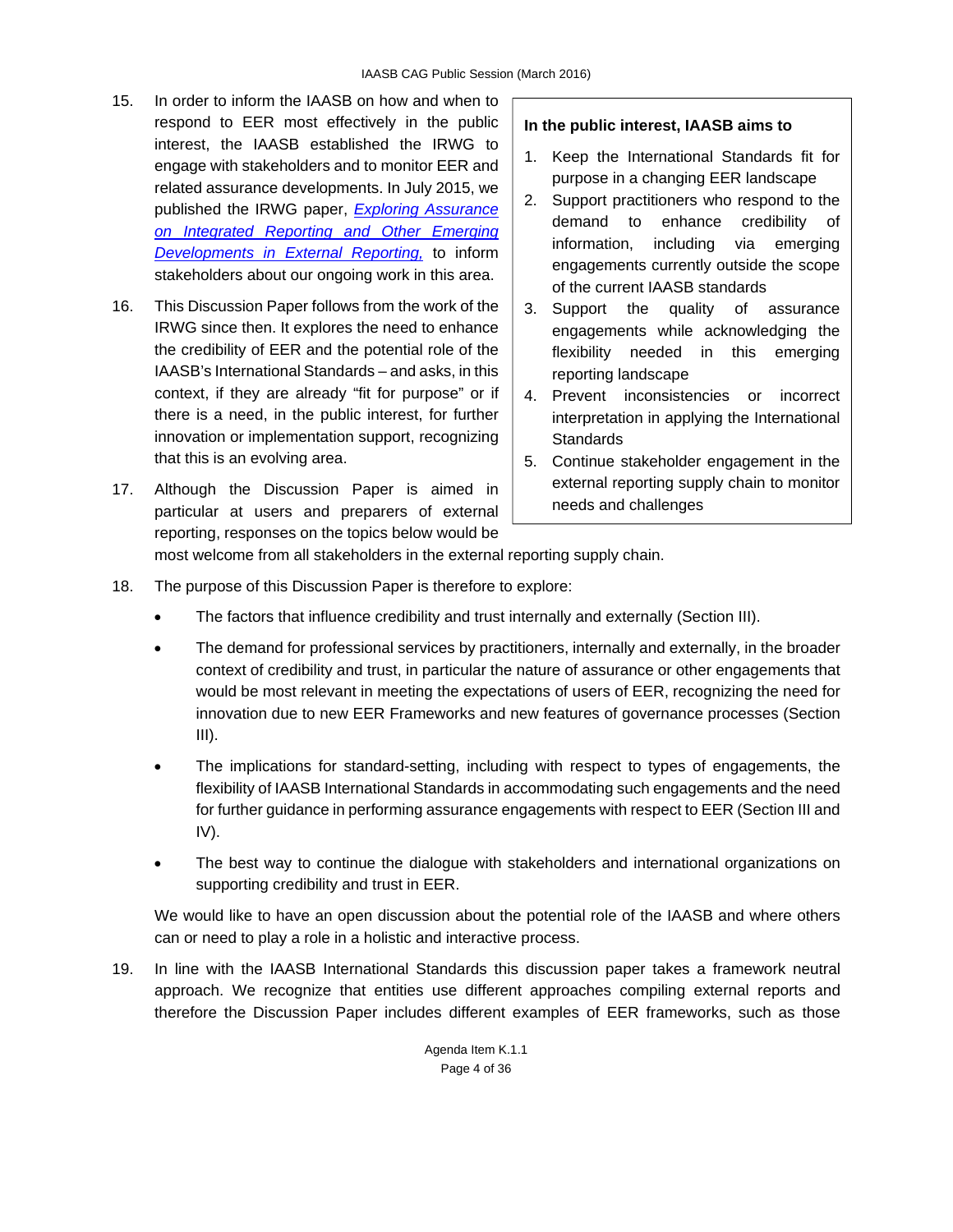promoted by from the IIRC and the GRI or established in national legislative or stock exchange requirements.

# **II. Principal Findings from Research and Outreach to Date**

20. In the course of its work to date, the IRWG has held discussions with a wide range of stakeholders and considered a wide range of publicly available information, including surveys, reports and academic research.

# **Key Messages**

- 21. The key messages from the information-gathering to date are:
	- *The evolving nature of EER:* EER is still evolving to meet the emerging needs of a variety of stakeholders for wider information about the entity. There are a number of new, and still evolving, forms of external reporting and respective reporting frameworks that support entities in compiling the information for such type of report. The forms of external reporting and their respective reporting frameworks share some common features but also reflect some differences in the intended users, use and scope of such reports. Understanding the concepts that underpin EER, and the similarities and differences between them, is important in framing the questions that need to be asked to determine the role that professional services might play in addressing the credibility of such reports. Whereas the conceptual framework for financial statements is relatively well-established, there is a need for further insight into those underpinning EER and their implications.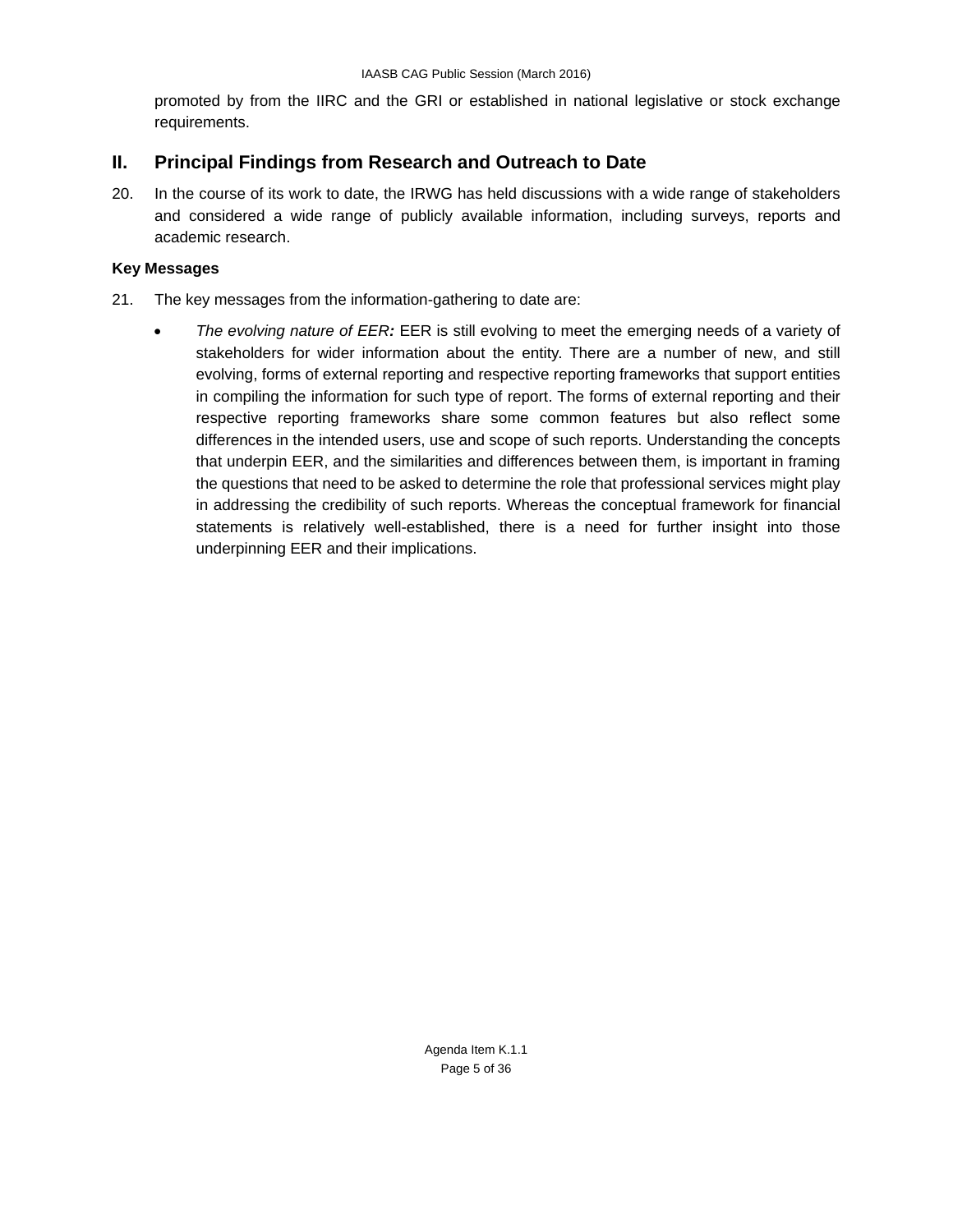- $\div$  EER frameworks address the wide variety of investors and other stakeholders, as potential users of such reports, with often different information needs and focusing on different time horizons. Yet, still more information is needed into:
	- The type of decisions that these different users make on the basis of the external report.<sup>4</sup>
	- The relevance of non-financial information to user decision-making and how this connects with the scope and qualitative characteristics of information that should be included in external reports, for example in relation to future oriented information and other information that enables users to anticipate the organization's future impacts or the ability to compare information.
	- The relevance of other information that users have access to in addition to the external reports, both from the organization itself (such as press releases, investor roadshows and interviews with management) and from other sources (such as rating agencies, analysts, news and other media, and industry or sector surveys).
	- The principles of communication that users wish to see applied, and the necessary playoffs between them, such as stakeholders' desire to have easy to access, concise, entityspecific disclosures that include all relevant matters and all relevant information about those matters.
- *Demand for action to support credibility and trust:* There is demand for action to support credibility and trust, but this is not limited to calls for 'external assurance'. It also includes demand for action to enhance credibility and trust through effective governance and control – looking to the roles of the different 'lines of defense'<sup>5</sup>, and the oversight of those charged with governance, within the entity.

<sup>4</sup> See for example the ESG Survey of the CFA Institute that provides insight in how the information is used in investment analysis and provides insight in in the role of independent verification.

<sup>5</sup> See for example the Position Paper of the Institute for Internal Auditors that discusses the three lines of defense in effective risk management and internal control.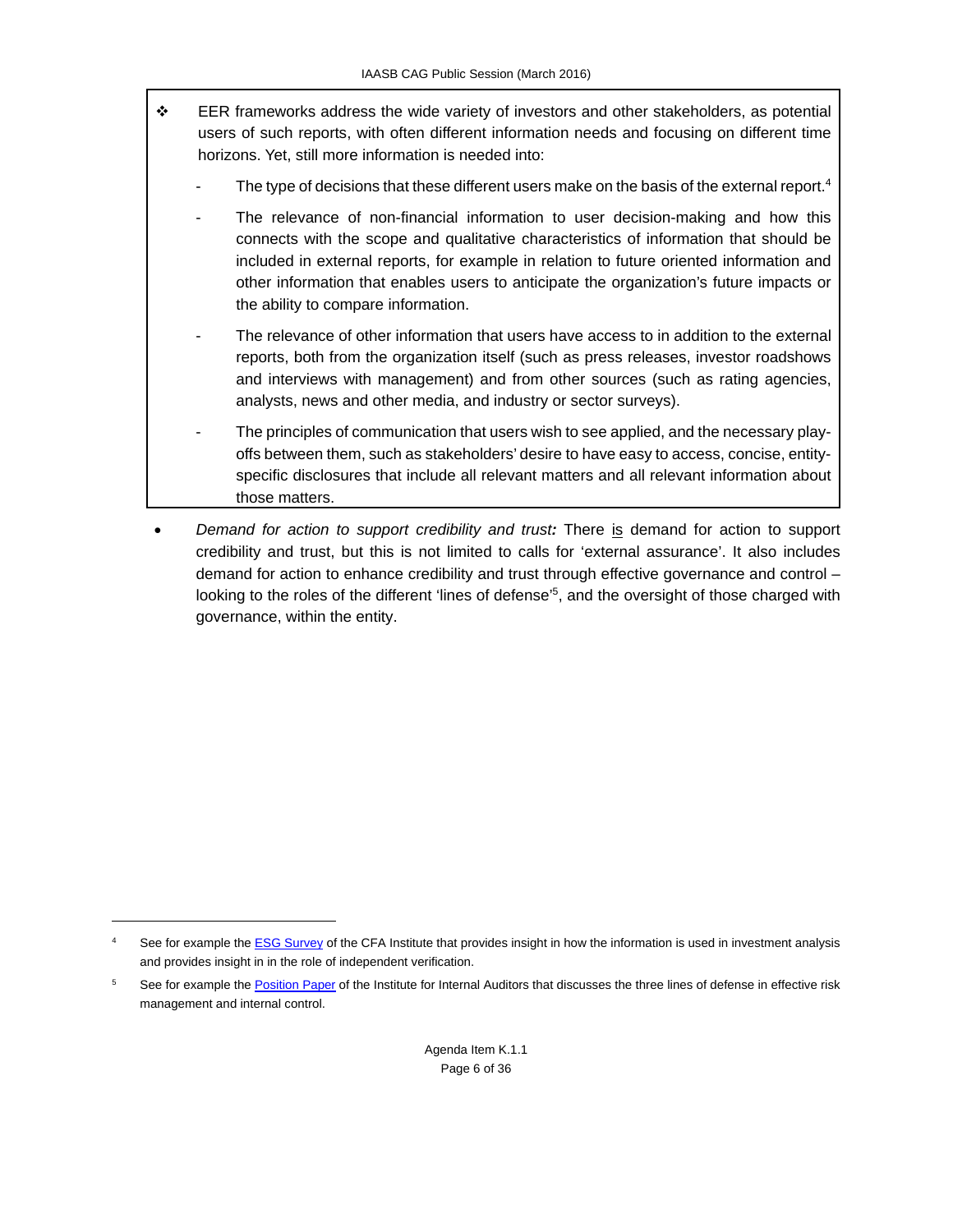- Stakeholders do not generally use the terms 'assurance' or 'external assurance'<sup>6</sup> to mean an "assurance engagement" using the definition in the IAASB International Standards but rather as overarching terms to cover a wide range of approaches to internal or external assessment of external reporting processes and external reports.
- The current and expected demand for 'external assurance' is variable both by entity and geography and comes not only from external users, such as investors, but also from within the entity – from parties such as the entity's management and governance bodies, including audit committees.
- $\div$  There is a recognition that the benefit of 'external assurance' is that it brings rigor that can increase the robustness, accuracy and trustworthiness of the information reported that not only adds credibility to the reports, but that can also act as a catalyst to improve internal reporting systems.
- *Flexibility in 'external assurance' as reporting frameworks evolve:* There is a need for flexibility in the nature of 'external assurance' to enable it to be delivered appropriately wherever companies are along their path of development in terms of assimilating the wider impacts of the organization into their business processes and information systems, whilst encouraging and nurturing such development. This includes a need to consider innovation in 'external assurance' engagements beyond those covered by the IAASB's International Standards, such as reporting on the evaluation or assessment of the maturity of the organization's systems and processes.

# **Consultation by the IIRC and Others**

l

22. The IRWG has also monitored the initial exploration of assurance issues by the IIRC during the development of the International Integrated Reporting Framework and its subsequent more detailed consultation in 2014, feedback to which was published in July 20157.

 The responses to the IIRC consultation, which specifically explored assurance in the context of integrated reporting, indicated:

- Strong support for the IAASB to take the lead in developing any standards and guidance that may be needed for 'external assurance', liaising with national standard setters and international organizations developing relevant reporting frameworks.
- For the time being, the IAASB's existing International Standards would be sufficient, with a preference for guidance to be developed to assist in their application in the context of integrated reports. Some noted that, in due course, there was potential need for a specific assurance engagement standard when integrated reporting is more mature.

<sup>6</sup> When in this Discussion Paper we use 'assurance' or 'external assurance' between brackets we refer to the way stakeholders are using the terms, which is in a much broader sense than defined in the IAASB International Standards

<sup>7</sup> IIRC *Assurance on <IR>: Overview of feedback and call to action*, July 2015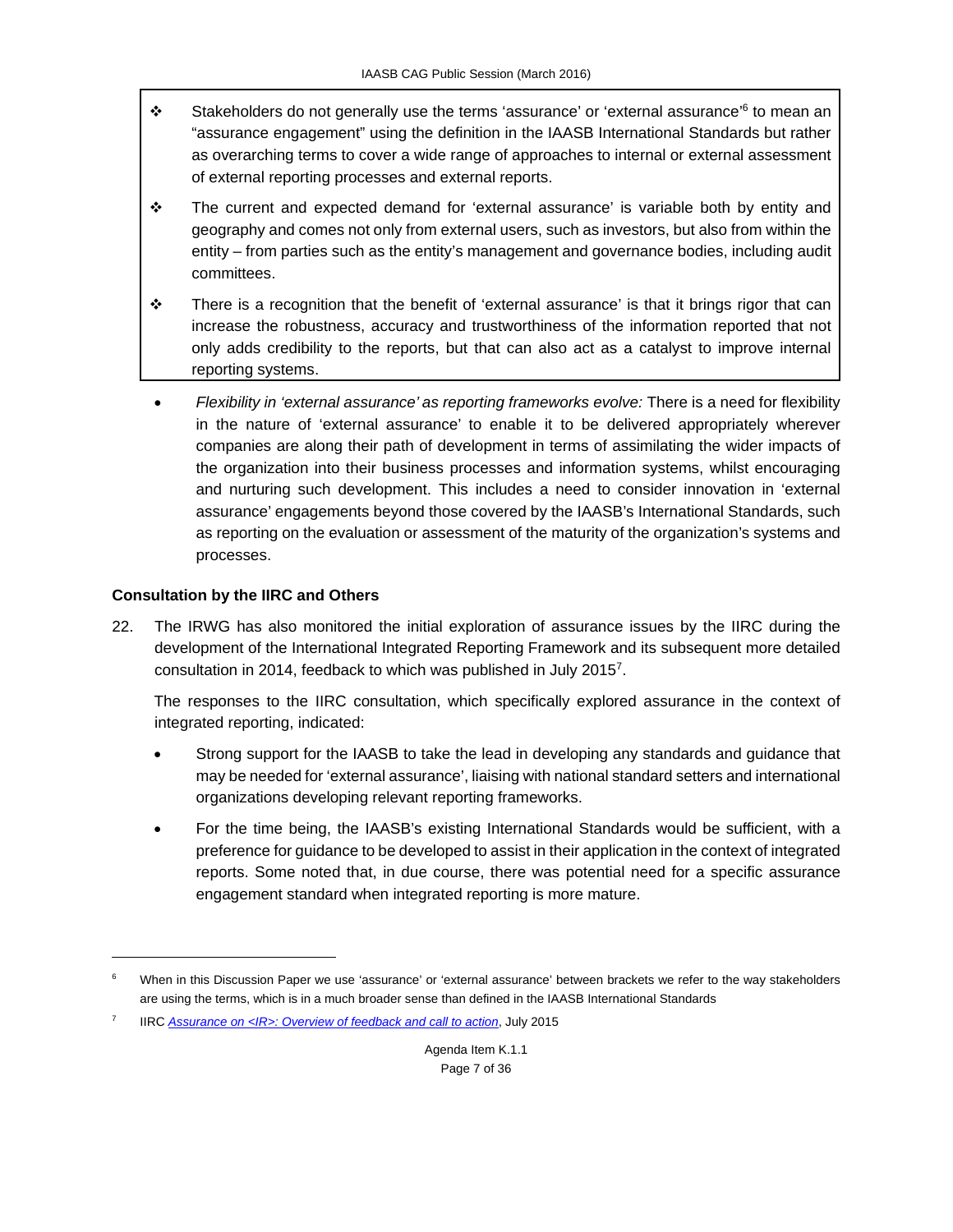- Guidance would be needed on providing a more informative assurance report one that did not simply provide a binary opinion.
- Mixed responses to the priority for developing standards and guidance. This may reflect different stages of development of integrated reporting in particular jurisdictions.
- Demand for 'external assurance' is likely to focus mainly on 'assurance' over the integrated report itself, with only a few respondents expressing the view that 'assurance' over the integrated reporting process may also be desirable.
- To the extent that innovation was proposed by respondents to the IIRC consultation, this mainly reflected a perceived need to develop alternatives to reasonable assurance engagements on the full integrated report at a stage where companies are still developing their reporting systems and reporting criteria are still in development.

In its feedback statement, the IIRC called on the IAASB to:

- Ensure that it sought input from practitioners and other stakeholders in addition to those in the accounting profession; and
- Continue to evaluate the principles and characteristics of assurance and the responses on the technical challenges raised in the IIRC consultation papers, and to encourage research and innovation regarding assurance on integrated reporting, including the possibility of innovative approaches to resolving the identified assurance issues.<sup>8</sup>
- 23. In addition to the IIRC, the GRI<sup>9</sup> and the WBCSD have held discussions on assurance engagements with preparers, intended users and practitioners. These discussions emphasized the increasing need for enhancing the credibility of information.
- 24. Based on the discussions GRI held on credibility and trust the Global Sustainability Standards Board (GSSB) is reviewing different means by which the credibility and trust of sustainability reporting can be enhanced.<sup>10</sup>
- 25. The WBCSD recommends that the IAASB develops a standard for assurance engagements on sustainability information leveraging International Standard on Assurance Engagements (ISAE) 3000 (Revised) *Assurance Engagements Other than Audits or Reviews of Historical Financial Information* and ISAE 3410 *Assurance Engagements on Green House Gas Statements*. The WBCSD also recommends the IAASB to consider broadening the scope of such a standard to include assurance on integrated reporting as defined by the IIRC.<sup>11</sup>

1

11 See WBCSD Publication *Assurance: Generating Value from External Assurance of Sustainability Reporting*, February 2016

<sup>8</sup> Ibid.IIRC Feedback Statement, page. 7

<sup>9</sup> GRI paper- *Enhancing Credibility and Trust of Sustainability Reporting*, May 2015, paper intended for attendees of GRI events on enhancing credibility and trust of sustainability reporting

<sup>&</sup>lt;sup>10</sup> See also the GRI January 2016 Newsletter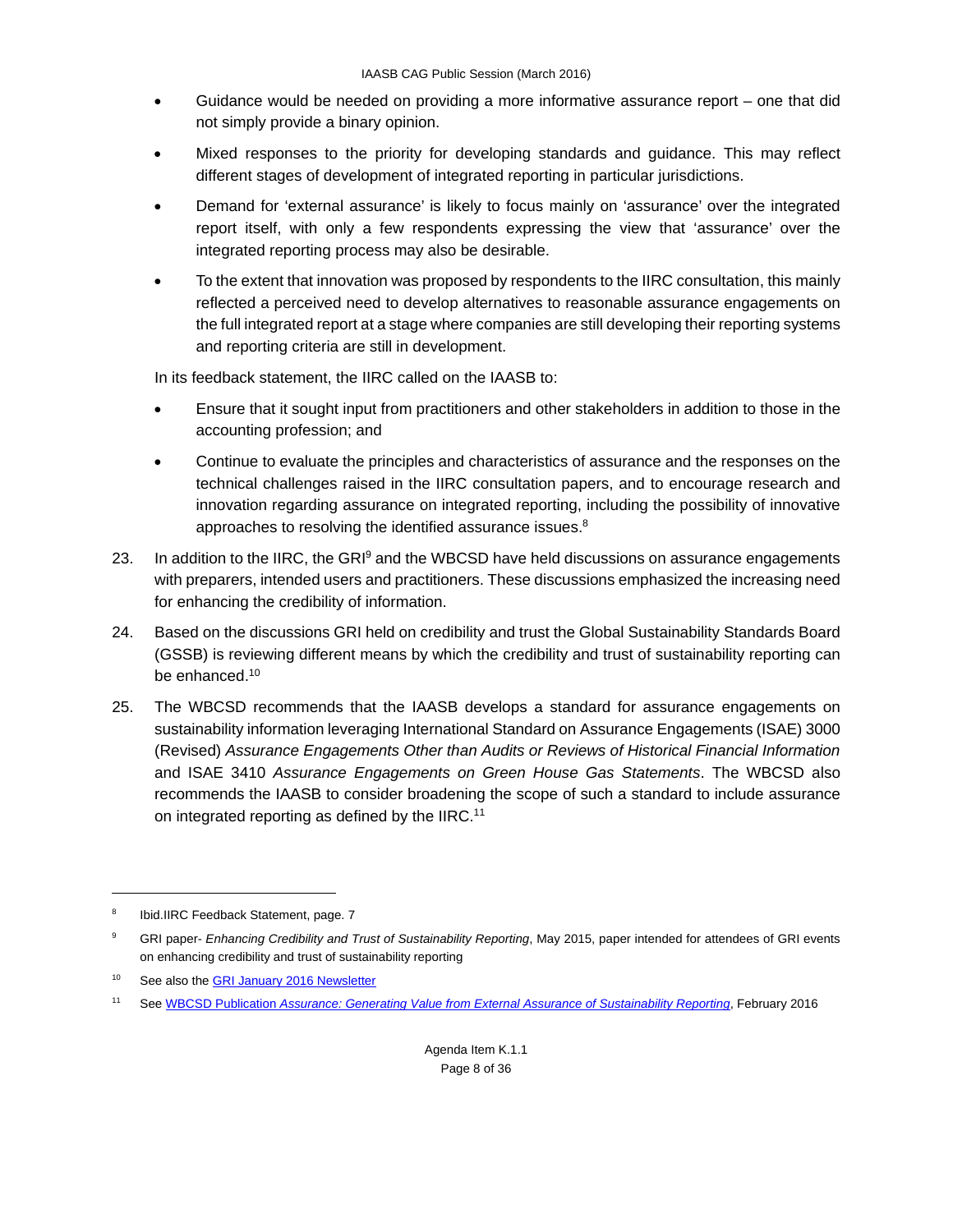# **III.** Professional services in the broader context of credibility and trust<sup>12</sup>

26. This section explores the concept of credibility and trust in relation to EER, why the need for it may arise, the factors that may damage or support it, and the potential interactions between those factors. It recognizes that an assurance engagement can be an effective way to enhance credibility and trust, but is only one factor that influences it. It also addresses the type of innovation that may be needed in professional services, including recognizing that the maturity of the reporting process and various new forms of external reporting are in the early stages of development, and explores the implications for international standard setting activities.

# **What are Credibility and Trust in the Context of External Reporting and What Factors Affect Them?**

- 27. Credibility and trust have been considered by a number of other commentators in relation to EER13. We are exploring them here primarily from the perspective of the internal and external stakeholders of an organization. Credibility is an attribute of information which engenders an attitude of trust in the mind of the user of that information. Credibility is affected by a stakeholder's direct reading of the report and by other sources of information about the report, the organization and the environment in which it operates.<sup>14</sup>
- 28. For example, credibility is likely to be enhanced if the information in the report appears to be complete, unambiguous, internally consistent and consistent with the user's wider knowledge. It is also likely to be enhanced if:
	- The user has confidence in the reporting framework being used;
	- There is evidence of effective governance of the reporting process, including robust processes and controls;
	- The user has evidence of independent external 'assurance'; and
	- The user is satisfied that the people involved in any of these processes are competent and not influenced by conflicts of interest.

Conversely, credibility can be damaged if there is evidence that would challenge any of these contentions, for example if there were evidence that such reports are often subject to restatements.

# **Who Needs Credibility and Trust and for What Purpose?**

l

29. Enhancing the credibility of external reports can reduce the risks (or costs) to public stakeholders of making decisions, based on those reports, in an environment of information asymmetry<sup>15</sup> and serves

<sup>&</sup>lt;sup>12</sup> Public sector perspective and SMP perspective not separately addressed but included in the paper of the relevant sections itself where applicable. Further work will be done by the IRWG in this regard.

<sup>&</sup>lt;sup>13</sup> See also other publications from IIRC, GRI and WBCSD as referenced in footnote 7, 8 and 9 respectively. Also the Institute of Internal Auditors is exploring this further, for example in *Integrated Reporting and the Emerging Role of Internal Auditing*

<sup>&</sup>lt;sup>14</sup> In the remainder of the paper where we address credibility this is seen in the wider context of enhancing the credibility of information to engender trust.

<sup>&</sup>lt;sup>15</sup> In a situation of information asymmetry at least one party to a transaction has more relevant information.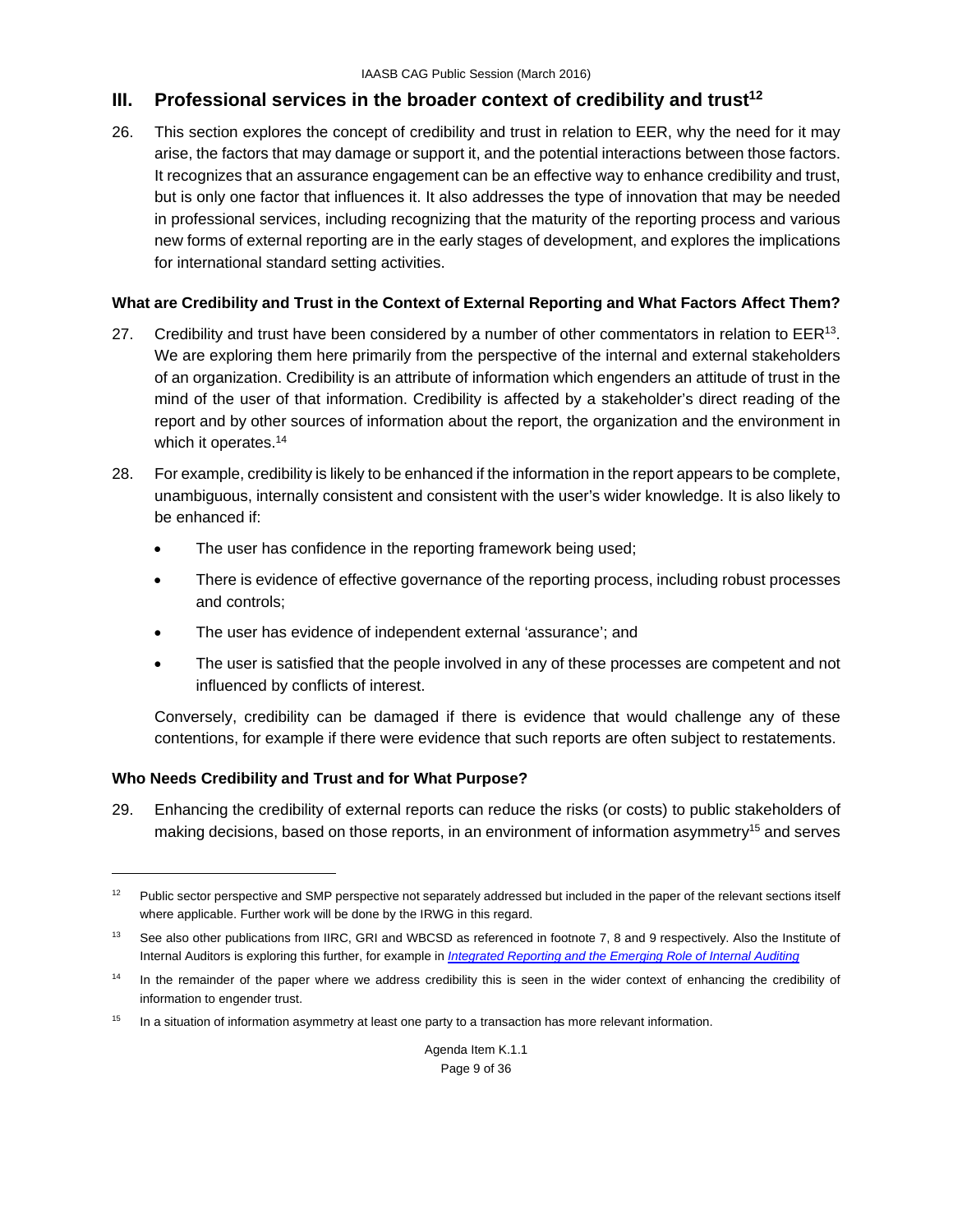the public interest where these benefits outweigh the costs of sustaining that credibility. Information asymmetry is typical of a principal-agent (user-preparer) relationship but internal stakeholders, such as those charged with governance and senior management, can also experience information asymmetry. Enhancing credibility can therefore be important for both internal and external stakeholders.

- 30. Users exploit information in external reports as part of the broader mix of information available to them in making a variety of decisions, including whether to increase, reduce or maintain their stakes in the entity or to take other action to hold management to account for their use of the entity's resources and for the impact the organization has on other resources.
- 31. Those charged with governance, such as non-executive directors or members of the audit committee or of a supervisory board or committee, commonly represent shareholders or, in some jurisdictions, may represent stakeholders more broadly. In that role, they are typically responsible for oversight of the financial reporting process and often for oversight of the broader EER. As a result, they have a clear interest in considering how the credibility of EER has been achieved.
- 32. For management, providing a robust and credible account to their stakeholders of their past management and of their proposed future strategy for the entity can help legitimize the actions they have taken and propose to take. Their position could be seriously undermined if that credibility were to be contested. Therefore management too has an interest in seeking assurance to enhance the credibility of their external reports. This may be a matter of particular concern for them in relation to EER, given the relative immaturity and novelty of the underlying reporting processes.

# **What Factors Influence Credibility and Trust for Internal and External Stakeholders?**

33. Factors that may influence the credibility of external reports are illustrated in the following graphic. A sound reporting framework is essential first and foremost. Strong governance includes the internal control process which in itself includes the report preparation process. Different internal activities are initiated to enhance the credibility of reporting, including the decision whether internal activities should be supplemented by some form of 'external assurance'. These steps together result in trust in the credibility of the reporting process. Together with transparency on the process regarding how the credibility of the report has been achieved, including transparency on all judgmental areas allowed under the reporting framework a high quality external report is prepared. This reports form the basis of 'external assurance', if applicable. Users will compare the report with different sources available to them. At an earlier stage preparers, in preparing the external report, will already have compared the consistency of the external report with wider information, and similarly, if applicable, this will be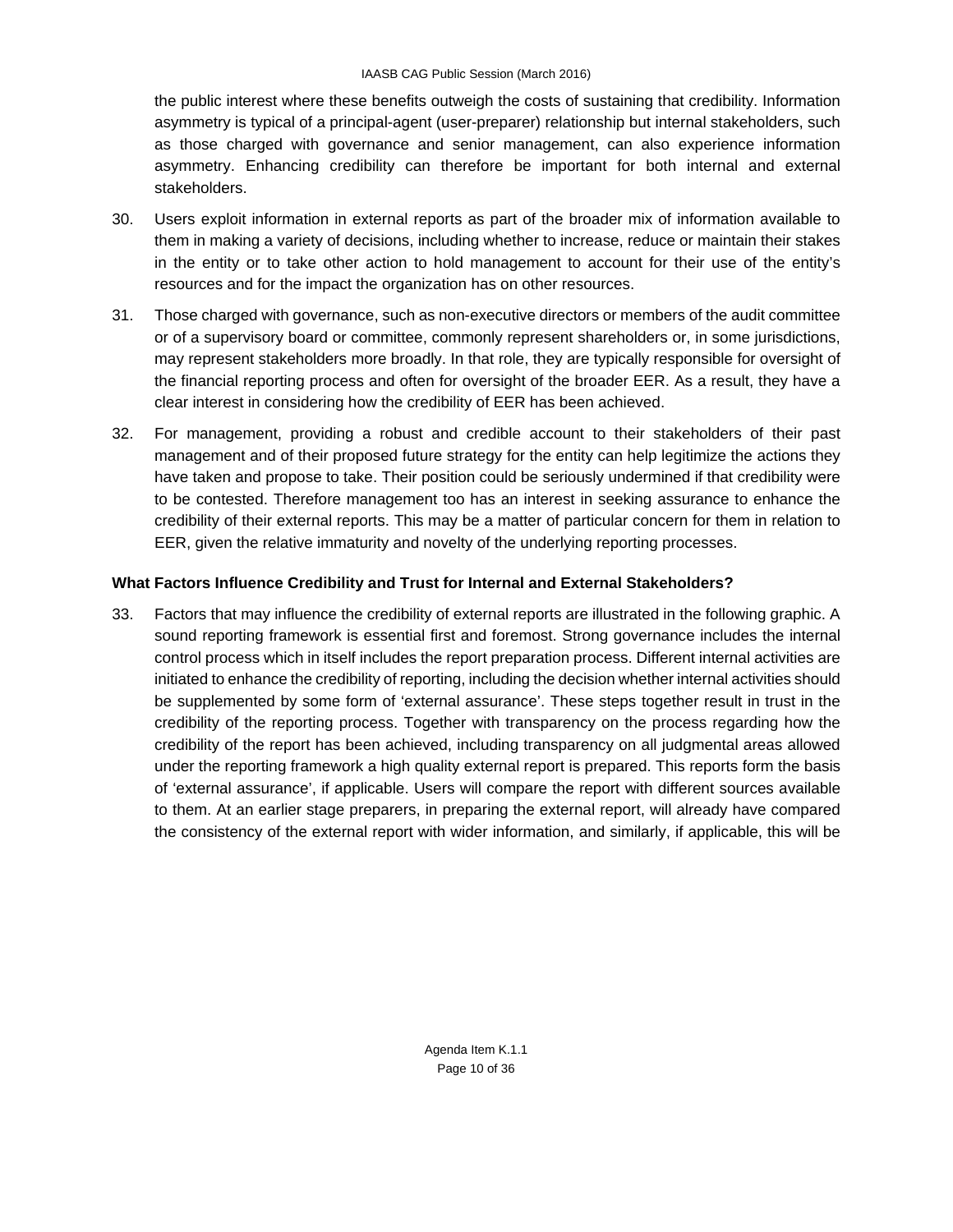considered in some types of 'external assurance'. Together this will enhance the credibility of information and making the user trust this information.

- 34. Each of these factors is further discussed below in the following order:
	- a) Sound reporting framework;
	- b) Strong Governance;
	- c) Consistency with wider information; and
	- d) 'External assurance.'

#### *Sound Reporting Framework*

- 35. Management is responsible for ensuring that the external report complies with an applicable reporting framework. The user's perception of the credibility of EER can be influenced by the qualities and transparency of the reporting framework used for its preparation.
- 36. A sound reporting framework guides preparers in ensuring that the report is an effective communication and gives users confidence that the report will meet their needs. It therefore typically addresses:
	- *Objectives* of the report: intended users, scope and use (the who; the high level what, when and where; and the why of the report);
	- **Scope elements** to be included (the more detailed what, when, and where of the report);
	- *Depiction Methods* for the scope elements (measurements, quantitative and/or qualitative evaluation or assessment techniques, and descriptions) (the 'harder' technical aspects of the 'how');



Agenda Item K.1.1 Page 11 of 36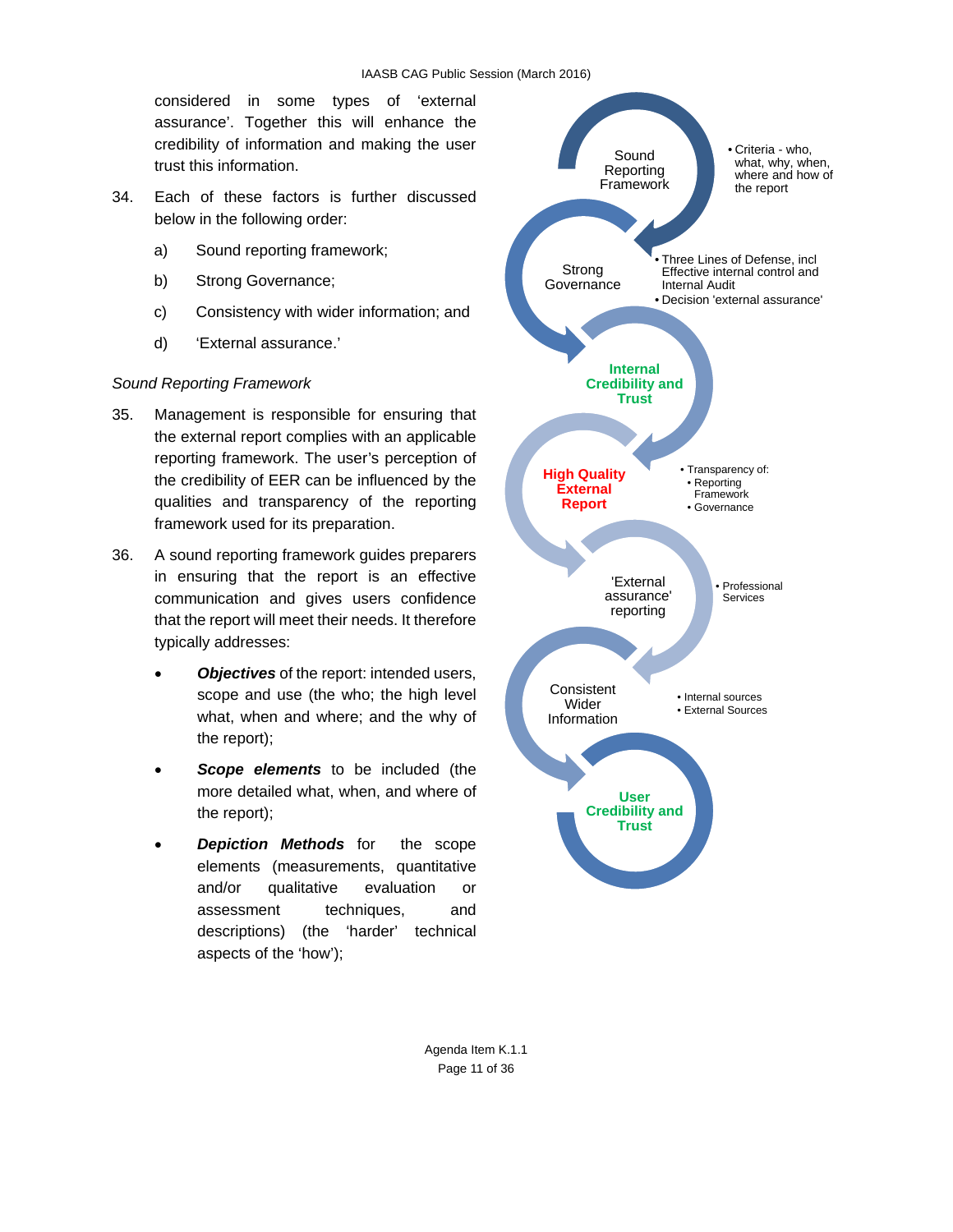- **Principles for judgments** in determining relevant scope elements and relevant and reliable depiction methods, when these matters are not definitively specified (the 'softer' technical aspects of the 'how')
- **Principles for communicating** effectively in the report (the communication aspects of the 'how').
- 37. Table 1 in Appendix A illustrates some of these features, taking examples from a number of reporting frameworks, including IFRS as a financial reporting framework for comparison. The text below provides some further explanations to the elements above and how they interrelate.
- 38. *Type of Reporting Framework*: A reporting framework may comprise standards or a conceptual framework or both. When it comprises both, the framework may be used solely to guide standard setting (as in the case of US GAAP), or the framework may have absolute primacy (as in the case of the International Integrated Reporting Framework), or it may have a degree of authority somewhere between these extremes.
- 39. For financial reporting frameworks the International Standards on Auditing (ISAs) of the IAASB distinguish between compliance frameworks and 'fair presentation' reporting frameworks. 16
- 40. *Objectives*: As can be seen from Table 1 in Appendix A, the objectives of reporting frameworks for different forms of EER can vary significantly. For example, the International Integrated Reporting framework defines users relatively narrowly as the providers of financial capital, while the GRI G4 framework defines a broad category of stakeholders. The closeness of fit between the objectives of the reporting framework and the user's needs is an important credibility factor. Transparency about these matters is therefore important.
- 41. *Scope elements and depiction methods*: Reporting frameworks can include both definitive requirements and more judgmental or principle-based requirements. Definitive requirements can drive consistency in reporting but may also limit the ability of the preparer to tailor the report to the entity's specific circumstances.
- 42. *Judgmental areas in the reporting framework and the relationship with the principles*: In those circumstances, frameworks generally recognize that, at least in some respects, the entity itself needs to make judgments to determine the boundaries of the elements to be reported, or the boundaries of the information required to depict and to communicate effectively about those elements. Principlebased requirements included in reporting frameworks can support the entity in making such judgments by providing the criteria for making them. However, the need for such judgments and the

1

<sup>16</sup> See Glossary of Terms in the *IAASB Handbook of International Quality Control, Auditing, Review, Other Assurance, and Related Services Pronouncements.* In a 'fair presentation framework' compliance with the requirements of the framework is required and the framework (a) acknowledges explicitly or implicitly that, to achieve fair presentation of the financial statements, it may be necessary for management to provide disclosures beyond those specifically required by the framework or (b) acknowledge explicitly that it may be necessary for management to depart from a requirement of the framework to achieve fair presentation of the financial framework. Such departures are expected to be necessary only in extremely rare circumstances. A 'compliance framework' is used for financial reporting frameworks that require compliance with the framework, but that does not contain the acknowledgements in (a) or (b) above.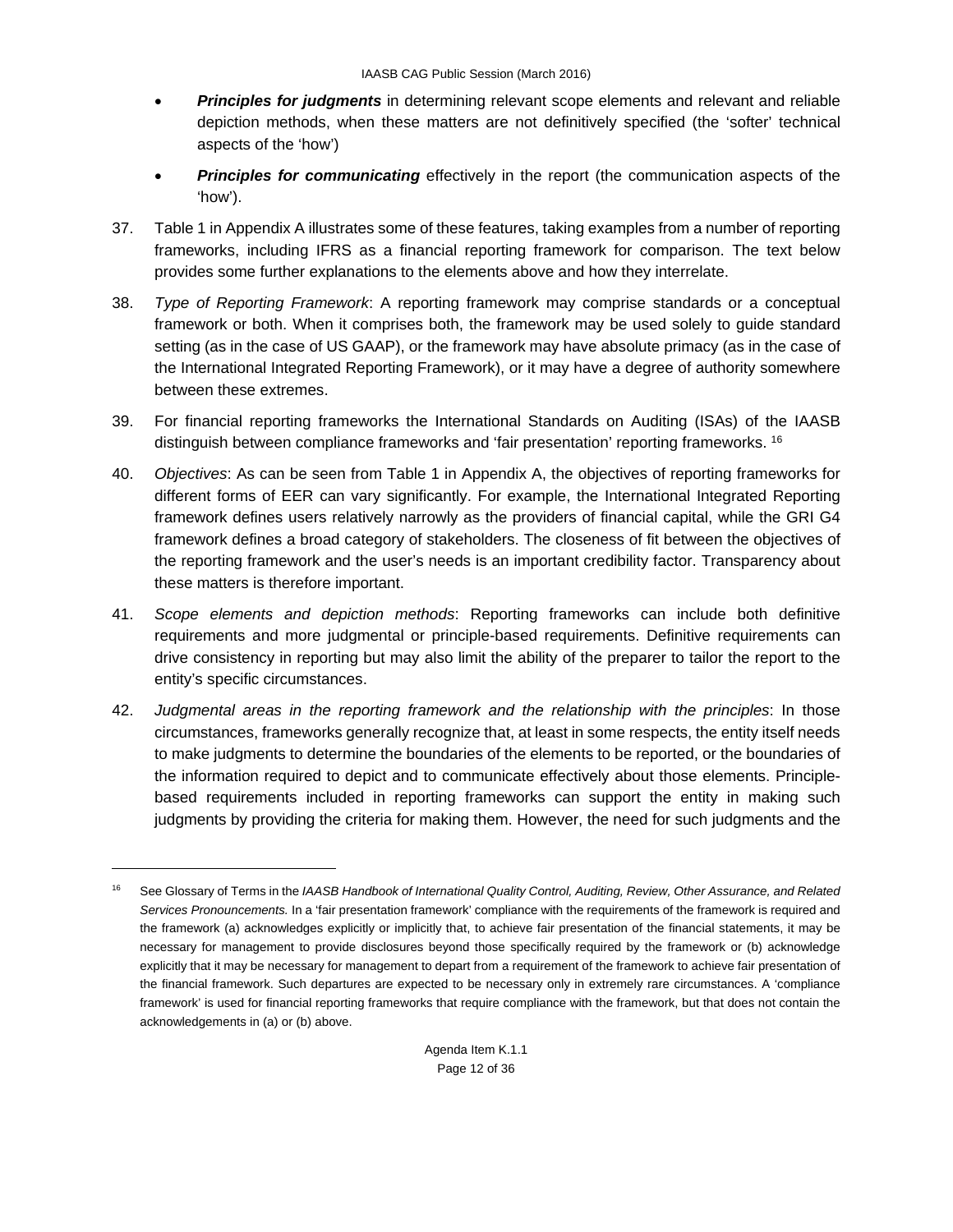potential for ambiguity in those criteria may make the framework inherently more susceptible to the risk of preparer bias. For example:

- The identification of the scope elements and depiction methods under a reporting framework can involve significant judgments about what should or should not be within scope for the report and about the most appropriate depiction methods to use. Clear requirements or principles for determining these matters (such as a strong materiality principle and a requirement for stakeholder engagement to enable it to be applied effectively), and transparency about these matters and transparency about the processes used to implement them, can be important to enhance the credibility of the external report.
- Determining the quantitative and qualitative information reported to depict scope elements of the report can involve addressing significant uncertainties in making measurement estimates and qualitative evaluations or assessments and therefore can require significant judgments by preparers. Frameworks may address such uncertainties and judgments by requiring related disclosures and by establishing a neutrality principle to be applied in making such judgments to counter the inherently greater susceptibility to preparer bias risk.
- 43. In summary, a reporting framework that engenders credible reporting for a user is likely to be one that:
	- Has a scope that reflects the user's expectations as to the scope, intended user and intended use of the report;
	- Consistently includes and reliably depicts relevant scope elements that are material to the intended users in the context of the intended purpose of the report;
	- Recognizes areas of uncertainty, ambiguity and judgment that give rise to inherently greater susceptibility to preparer bias risk and establishes adequate disclosure and neutrality principles to counter this; and
	- Promotes transparent (open), clear (unambiguous) and concise (readily understandable) reporting of these matters, and enables effective comparability both with other pertinent entities and over time.
- 44. The credibility of reporting under a framework can also be enhanced through general confidence in the quality of the reporting framework. For example, because there is confidence that:
	- The due process for developing the framework involves interaction with stakeholders in the reporting supply chain to ensure that the interests of the intended users, as well as the views of other stakeholders, have been taken into account sufficiently;
	- There is effective governance of the development of the framework that addresses potential conflicts of interest; and
	- The framework is well-known, commonly understood, and has broad stakeholder acceptance.
- 45. The reporting framework also provides a relevant basis to the different types of engagements practitioners perform. For example, the more robust such reporting frameworks are, the more likely they will be suitable for an assurance engagement (see also Section IV).

Agenda Item K.1.1 Page 13 of 36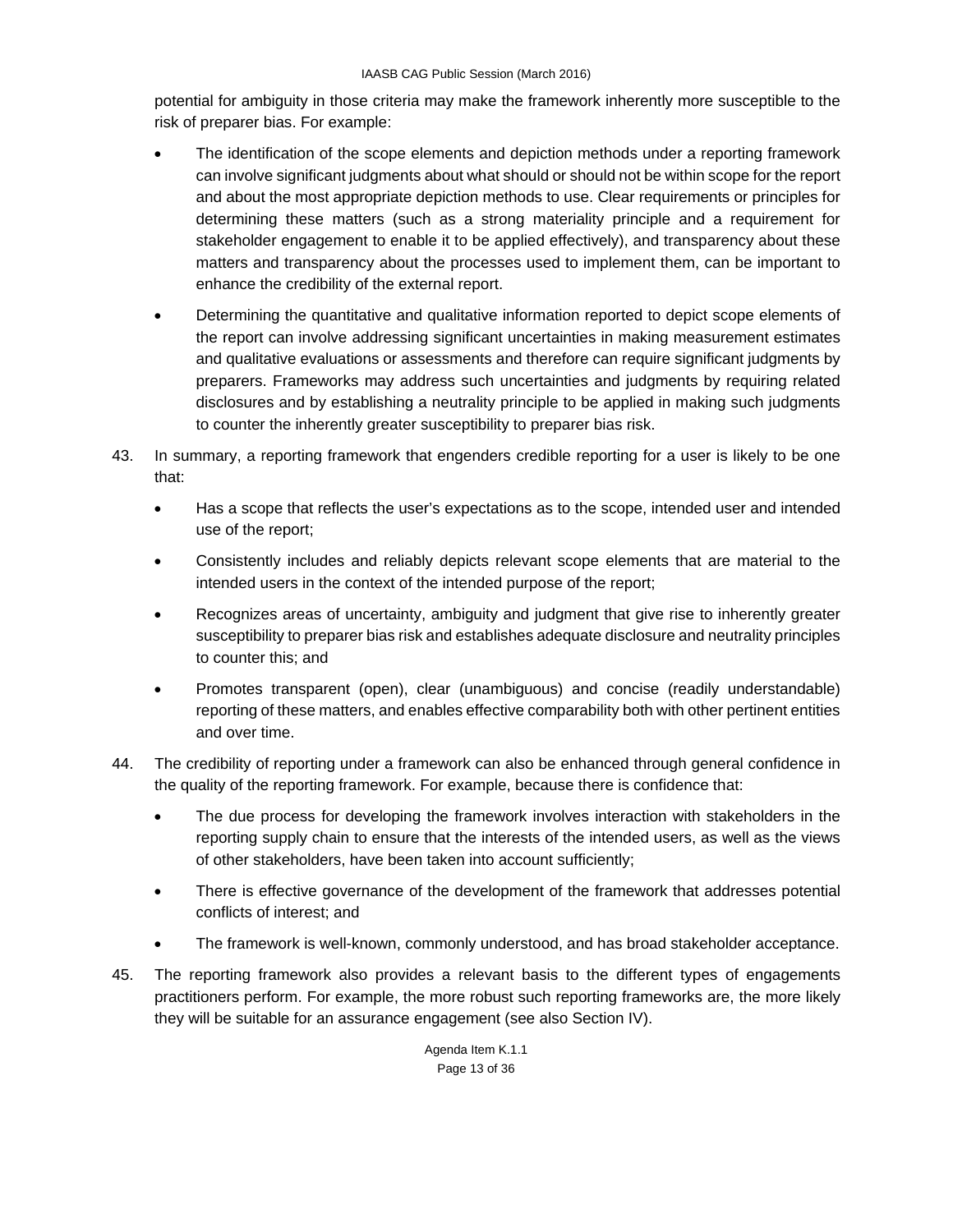#### *Strong Governance*

- 46. Management is responsible for internal control necessary to ensure that the information in the external report is reliable and available on a timely basis. Management may be required to, or may voluntarily make an explicit assertion in the external report on this responsibility. Strong governance includes high quality reporting processes surrounded by sound governance structures and internal controls. There is a variety of ways in designing strong governance to enhance the credibility of the EER.17 These include:
	- A strong internal control process: Such a process is founded on:
		- o A control environment in which management visibly supports high quality external reporting, and related internal controls,
		- $\circ$  Identification and assessment of risks that may threaten the quality of external reporting and, following from this, the development of a proper risk response,
		- o Adequate information and communication, including more broadly on the business processes; and
		- o Regular overall monitoring of controls in the current environment to determine that such controls are still sufficient.
	- Interaction within the external reporting supply chain: Management may interact with intended users, particularly investors, in a number of ways, for example through issuing press releases announcing significant strategic issues or holding roadshows for investors and other intended users. Active engagement with intended users may provide an added motivation for management to achieve high-quality external reporting. Also, where users, such as institutional investors, are visibly engaged by taking an active interest in the measures taken, this will enhance credibility assuming that entities will respond to such interests.
	- Stakeholder dialogue: Stakeholder dialogue is an important part of the process of defining an entity's strategy, identifying the most material issues, and disclosing them in external reports. This is reflected in the different EER reporting frameworks. Entities also may include further stakeholder representatives in their governance structures such as in their non-executive board or have a separate expert group advising the non-executive board.
	- Internal Audit: Some entities use internal audit for their operational audits or to assist in the audit of the external reporting process or the external report itself. Internal auditors are also exploring how their role may evolve along with the maturity of the reporting processes within the entity.18

<sup>17</sup> See for example also, International Federation of Accountants *Integrating Governance for Sustainable Success*

<sup>18</sup> Institute of Internal Auditors in *Integrated Reporting and the Emerging Role of Internal Auditing*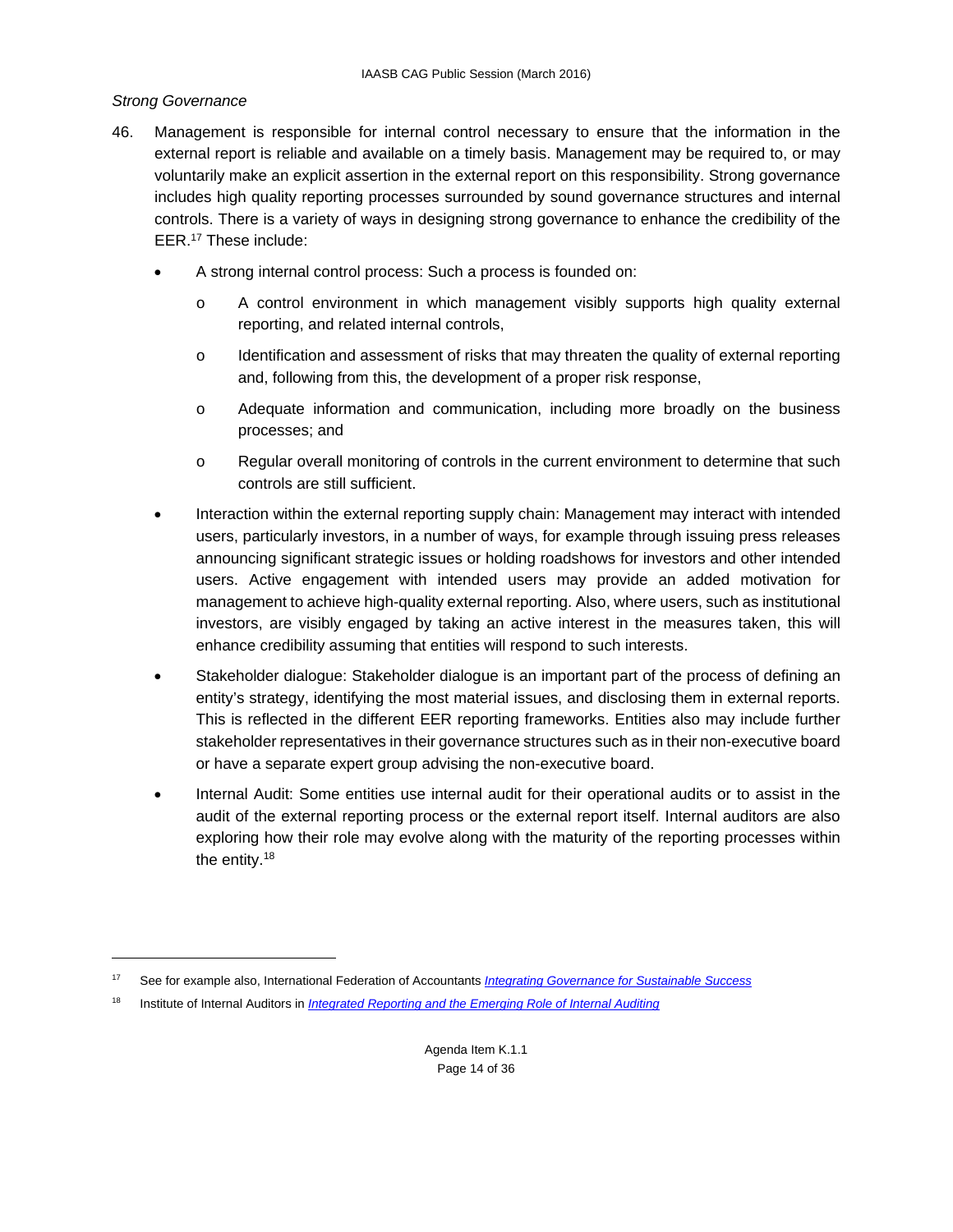- Oversight by those charged with governance.19 Those charged with governance (TCWG) are responsible for overseeing the strategic direction of the entity and its obligations related to accountability. This includes overseeing the entity's external reporting process, historically mostly financially related. As EER is evolving TCWG may also extend their responsibilities to this wider area. In listed companies and other large entities, much of the work related to overseeing the entity's external reporting process is often undertaken by an audit committee. A transparent and constructive relationship between management and TCWG will enhance credibility of the external report. In executing their responsibilities those charged with governance, including audit committees where they exist, may engage with intended users to obtain their perceptions of the usefulness and quality of external reporting.
- Some entities also have as part of their governance process a separate disclosure committee that assists the Board of Directors and the audit committee in preparing the disclosures required and help ensure that an entity's disclosure controls and procedures are properly implemented. These activities help to support the quality of external reporting.
- 47. For external users, the credibility of external reports may increase if transparency is provided on different elements of governance and internal control surrounding the reporting process as described above. In addition, the credibility may be enhanced by confidence in those involved in the reporting process within an entity and those that govern these processes, for example in their integrity and competence.

# *Consistency with Wider Information*

- 48. In preparing the external report the entity has different sources of information available. By comparing such sources and ensuring their consistency in preparing the external report may enhance the credibility of information.
- 49. Also users of external reports often have different internal and external sources of information available about the entity and its environment, for example press releases, surveys, benchmarking studies, rating agencies or regulators. Inconsistencies between the different types of information available may impact the credibility of external reports.
- 50. Features such as the perceived objectivity of the other information, the credibility of the origin of the information, and the medium that is used for communicating this other information will influence which source is being seen as most credible by users when inconsistencies arise. This includes comparison with information obtained in the past that was already perceived as credible.

# *'External Assurance'*

l

51. Entities are enhancing the credibility of their external reports not only through strong governance but also through engaging professional services. The different publications referenced earlier show that

<sup>&</sup>lt;sup>19</sup> See Glossary of the Handbook: The person(s) or organization(s) with responsibility for overseeing the strategic direction of the entity and obligations related to the accountability of the entity. This includes overseeing the financial reporting process. For some entities in some jurisdictions, TCWG may include management personnel, for example, executive members of a governance board of a private or public sector entity, or an owner-manager.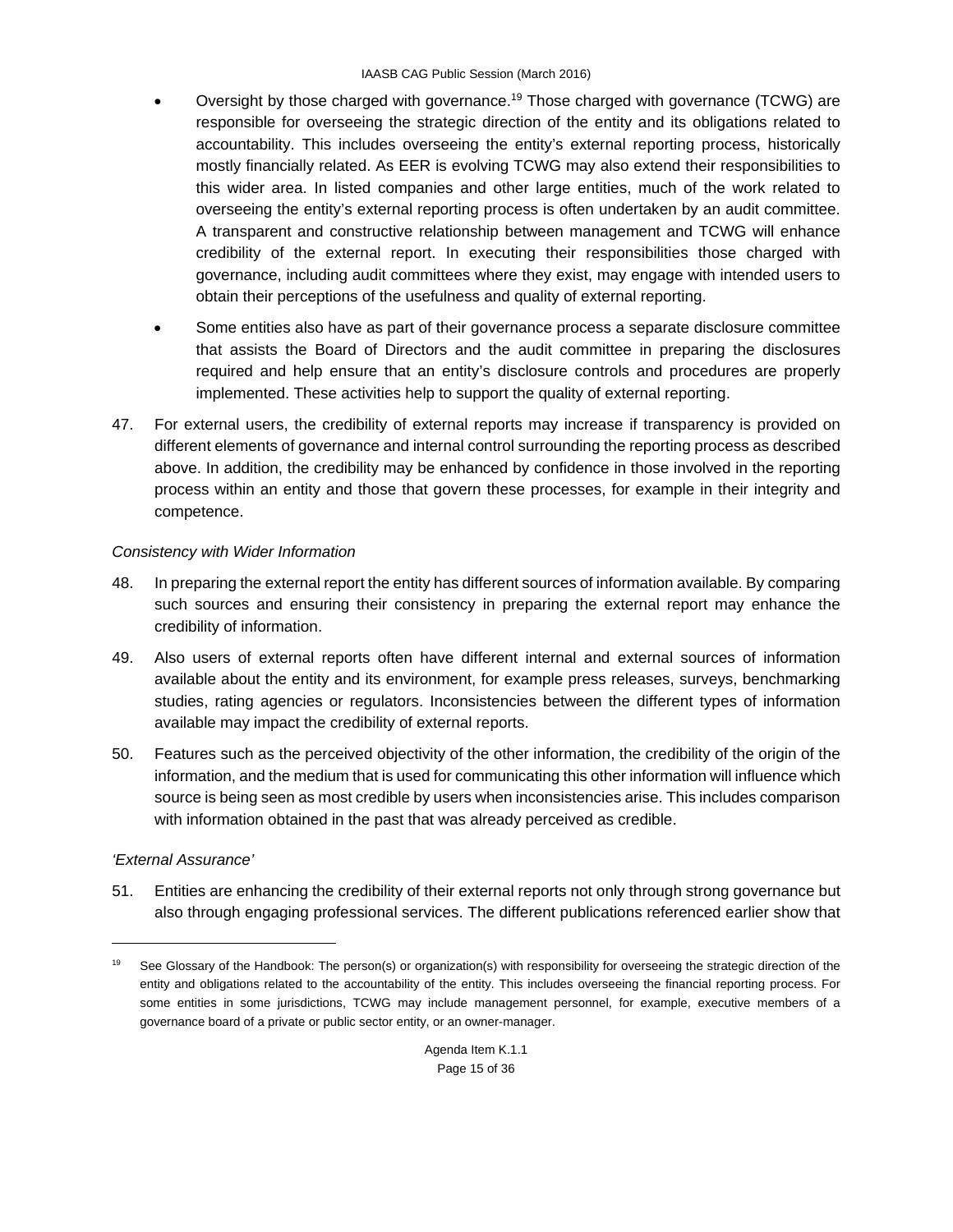such 'external assurance' is broader than just the assurance engagements as defined in the IAASB International Standards and can come from different types of professional services performed by different types of practitioners not just professional accountants. The results of such professional services may result in reports that are either publicly available or restricted to those parties involved in the engagement.

- 52. In exploring this further we like to draw first attention to the different types of engagements that are covered by the IAASB International Standards.
- 53. The table below provides insight into the engagements most relevant in the area of EER.

*Table 1: Relevant engagements, covered by IAASB International Standards, in the area of EER* 

|                                                 | <b>Compilation</b>                                      | Agreed-upon<br><b>Procedures</b>                  | Limited<br><b>Assurance</b><br>Engagement                                      | Reasonable Assurance<br>Engagement                                          |  |
|-------------------------------------------------|---------------------------------------------------------|---------------------------------------------------|--------------------------------------------------------------------------------|-----------------------------------------------------------------------------|--|
| Scope                                           | Reporting<br>Process<br>and Report                      | Reporting<br>Process<br>and/or Report             | Defined<br>in<br>assurance<br>engagement                                       | Defined<br>in<br>assurance<br>engagement                                    |  |
| User                                            | Entity and intended<br>users of the EER                 | Party that defines the<br>procedures              | Intended user of the EER                                                       | Intended user of EER                                                        |  |
| Use/Value<br>added                              | Support entity with<br>compilation through<br>knowledge | Findings on performing<br>particular procedures   | Limited<br>assurance<br>on<br>compliance with criteria or<br>fair presentation | Reasonable assurance on<br>compliance with criteria or<br>fair presentation |  |
| Independenc<br>e required of<br>practitioners   | No unless required<br>by law                            | No unless required by<br>law or by engagement     | Yes                                                                            | Yes                                                                         |  |
| Performance<br>the<br>οf<br>engagement          | Compilation against<br>criteria                         | Specified procedures                              | Evidence-gathering<br>against criteria                                         | Evidence-gathering<br>against criteria                                      |  |
| Reporting on<br>the<br>engagement               | <b>Compilation Report</b>                               | Fact of Findings                                  | Assurance Report                                                               | Assurance Report                                                            |  |
| Availability                                    | Publicly available                                      | Restricted<br>to<br>party<br>engaging the auditor | Publicly available                                                             | Publicly available                                                          |  |
| How<br>common<br>is<br>current<br>use<br>in EER | Not often                                               | Not often, mainly public<br>sector or compliance  | Often                                                                          | Few Engagements                                                             |  |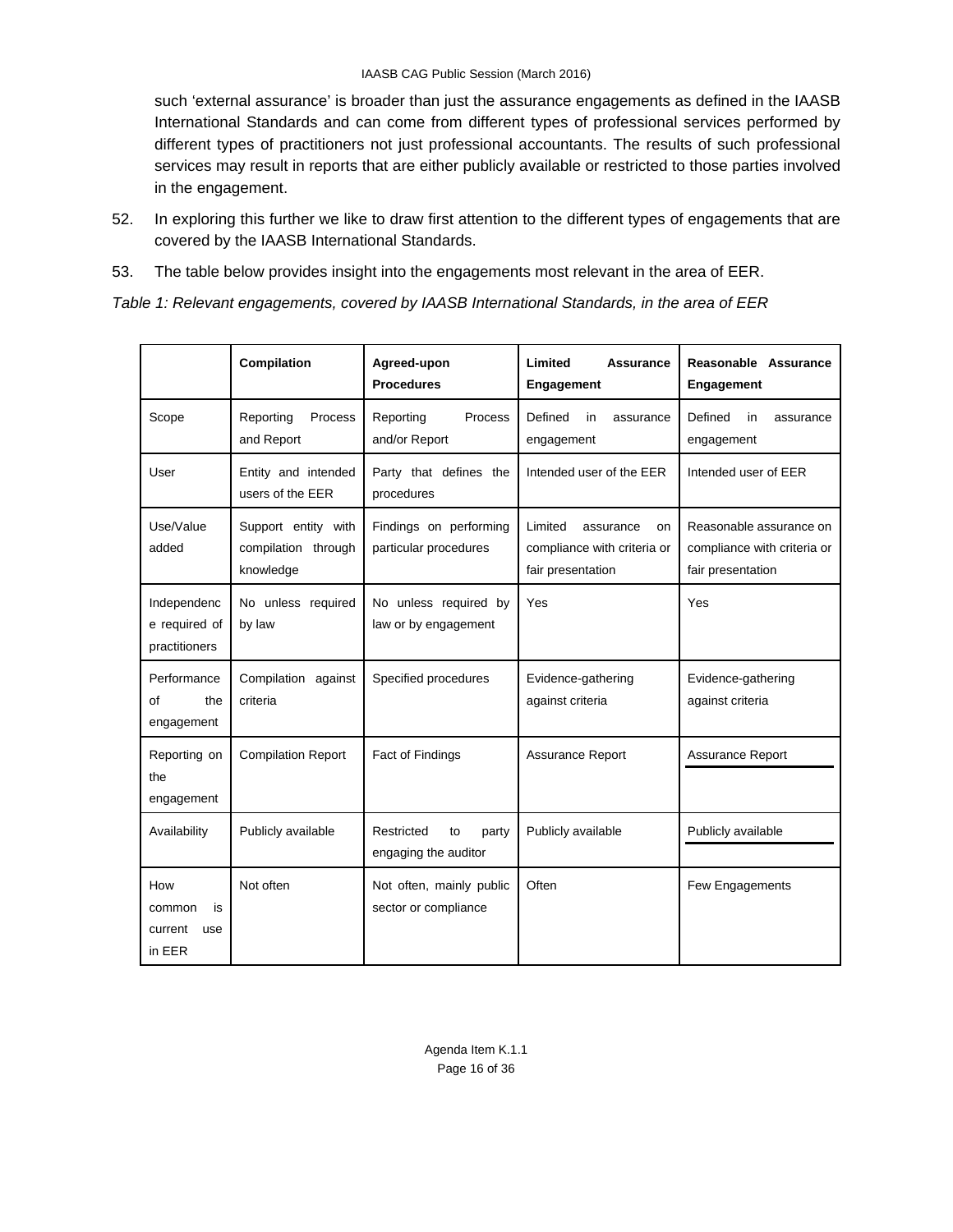#### *Existing Professional Services*

- 54. *Assurance Engagements*: Various surveys show that increasingly assurance engagements are being performed on the information in the external report as part of the annual report as well as for standalone external reports.20 In an assurance engagement following the IAASB's International Standards on Assurance Engagements,<sup>21</sup> evidence is obtained about whether the external report, or that part of the external report, subject to assurance complies with the criteria. It therefore reduces information uncertainty<sup>22</sup>. There is a wide range of assurance engagements that can be performed and the next section provides some insight in how the IAASB International Standards allow for flexibility in the nature and scope of the assurance engagement. The nature and scope of assurance engagements may evolve over time.
- 55. Although less often performed, the following types of engagements currently covered by the IAASB's International Standards, may also become increasingly of relevance:
	- *Compilation engagements*23 assist management with the preparation and compilation of the external report. Management retains responsibility for the information and the basis on which the external report is prepared and presented. The practitioner is not required to verify the accuracy or completeness of the information provided by management for the compilation. The trust of the user may be enhanced by the practitioner's professional expertise in EER and compliance with professional standards, including relevant ethical requirements, $24$  and the clear communication of the nature and extent of the practitioner's involvement with the compiled information in the EER.
	- *Agreed-upon procedures engagements:*25 In these types of engagements, the practitioner may be asked to perform certain procedures concerning individual items in the external report or the full external report. Such engagements are often focused on compliance with particular requirements. In these engagements no assurance is expressed. Instead, users assess for themselves the procedures and findings reported by the practitioner, and draw their own conclusions from the practitioner's work. The report of findings is restricted to those parties that have agreed to the procedures to be performed since others, unaware of the reasons for the procedures, may misinterpret the results. The report of findings therefore cannot be included in the external report.

<sup>20</sup> See for example, KPMG: *Currents of Change, the KPMG Survey of Corporate Responsibility Reporting 2015*

<sup>21</sup> ISAE 3000 (Revised), *Assurance Engagements Other than Audits or Reviews of Historical Financial Information.* This International Standard covers both reasonable and limited assurance engagements.

See also AICPA Assurance Services: A White Paper for Providers and Users of Business Information

<sup>23</sup> ISRS 4410 (Revised) 4410 *Compilation Engagements (Revised)* Although applicable to historical financial information, it may also be applied, adapted as necessary, to assist management in the preparation and presentation of external reporting.

<sup>&</sup>lt;sup>24</sup> integrity, objectivity, professional competence and due care, confidentiality and professional behavior

<sup>&</sup>lt;sup>25</sup> Engagements to perform Agreed-Upon Procedures. Although International Standard on Related Services (ISRS) 4400 Engagements to Perform Agreed-Upon Procedures regarding Financial Information is currently focused on financial information and potential revisions are being explored, including the wider scope to non-financial information.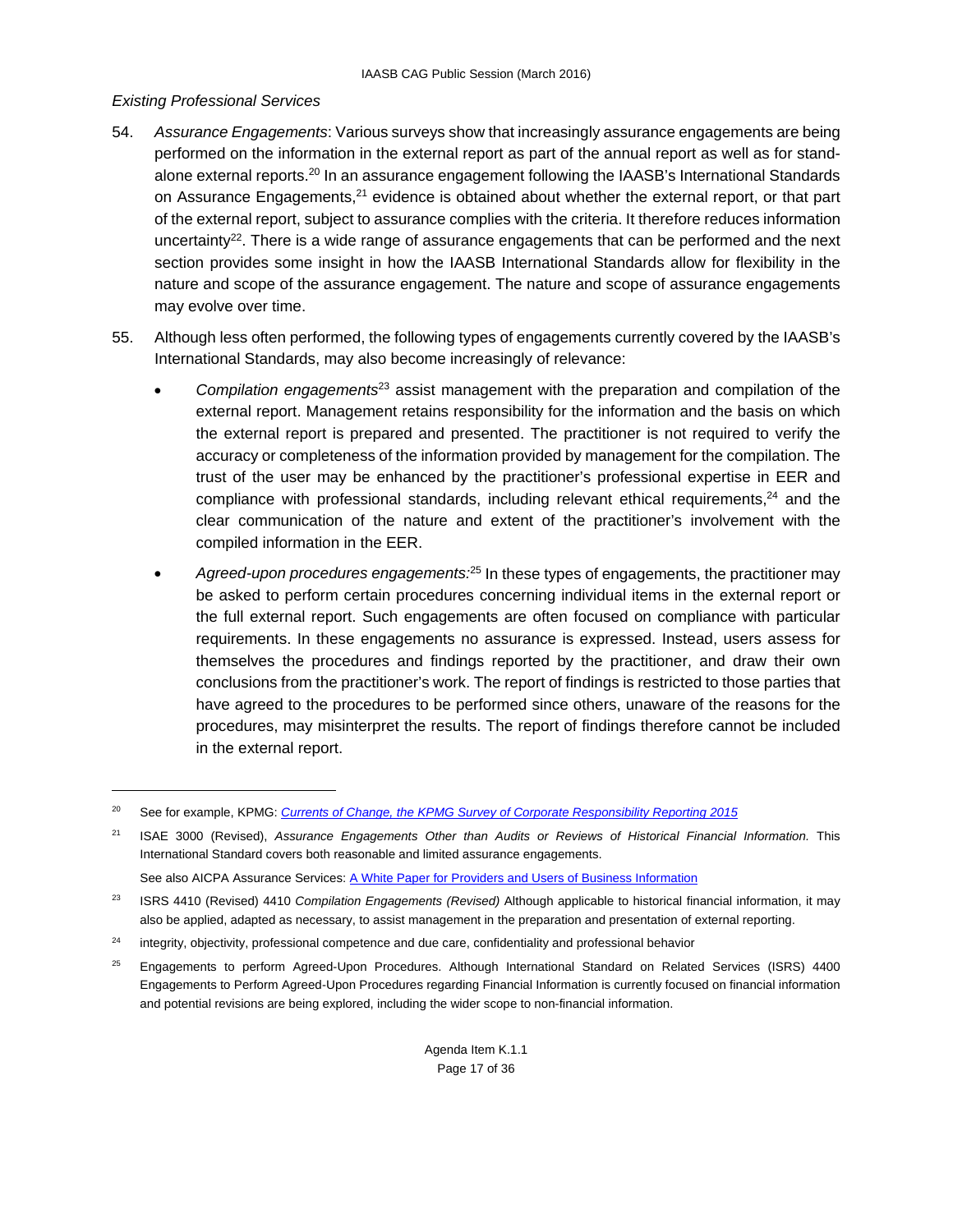- 56. *External Report as part of Annual Report: Critical read in accordance with ISA 720 when doing a Financial Statement Audit:* Where the external report is part of the annual report, an auditor of the entity's financial statements performing an audit under the IAASB's International Standards on Auditing<sup>26</sup> is required to read and consider, based on their knowledge obtained in the audit (the 'critical read'), the information in the annual report other than the financial statements and auditor's report ('other information'). The auditor is required to respond appropriately if the other information appears to be materially inconsistent with the financial statements or with the auditor's knowledge obtained in the audit or if it otherwise appears to be materially misstated. If that were to be the case, this may indicate that there is a material misstatement of the financial statements or of the other information. Either condition could undermine the credibility of the financial statements and the auditor's report thereon. In responding appropriately in those circumstances, the auditor is therefore required to determine if the other information is materially misstated and, if so, to seek to have the matter resolved or to have the matter bought to the attention of the intended users.
- 57. When the auditor has obtained the other information before the date of the auditor's report (and in some other circumstances), the auditor includes a statement in the auditor's report describing their (limited) responsibilities and either states that they have nothing to report or that there is an uncorrected material misstatement of the other information. Such a 'critical read' does not constitute an assurance engagement on the other information and the ISA does not impose an obligation on the auditor to obtain assurance about the whether the other information is materially misstated in all circumstances. For example, the other information may be materially misstated but may not, during the critical read, appear to be materially inconsistent with the auditor's knowledge obtained in the audit or otherwise materially misstated, because the other information that is misstated is not related to the financial statements and the auditor did not address it (or the underlying subject matter) in the course of their audit. Such a critical read may, however, add some credibility to the other information for the intended user.
- 58. *Certifications*: the International Organization for Standardization (ISO) is covering a specific type of assurance, namely certification. In such engagements a third party that is accredited by an accreditation body evaluates whether a subject matter complies with the applicable criteria. These type of engagements result in a certificate. <sup>27</sup>

1

<sup>&</sup>lt;sup>26</sup> See ISA 720 (Revised) *The Auditor's Responsibilities Relating to Other Information*. This standard identifies an annual report as document, or combination of documents, prepared typically on an annual basis by management or those charged with governance in accordance with law, regulation or custom, the purpose of which is to provide owners (or similar stakeholders) with information on the entity's operations and the entity's financial results and financial position as set out in the financial statements. An annual report contains or accompanies the financial statements and the auditor's report thereon and usually includes information about the entity's developments, its future outlook and risks and uncertainties, a statement by the entity's governing body, and reports covering governance matters.

<sup>&</sup>lt;sup>27</sup> Examples are the certifications against ISO 14001 for an environmental management system or ISO 14065 for bodies that undertake validation or verification of Green House Gas assertions. Some professional accountants are also accredited under ISO.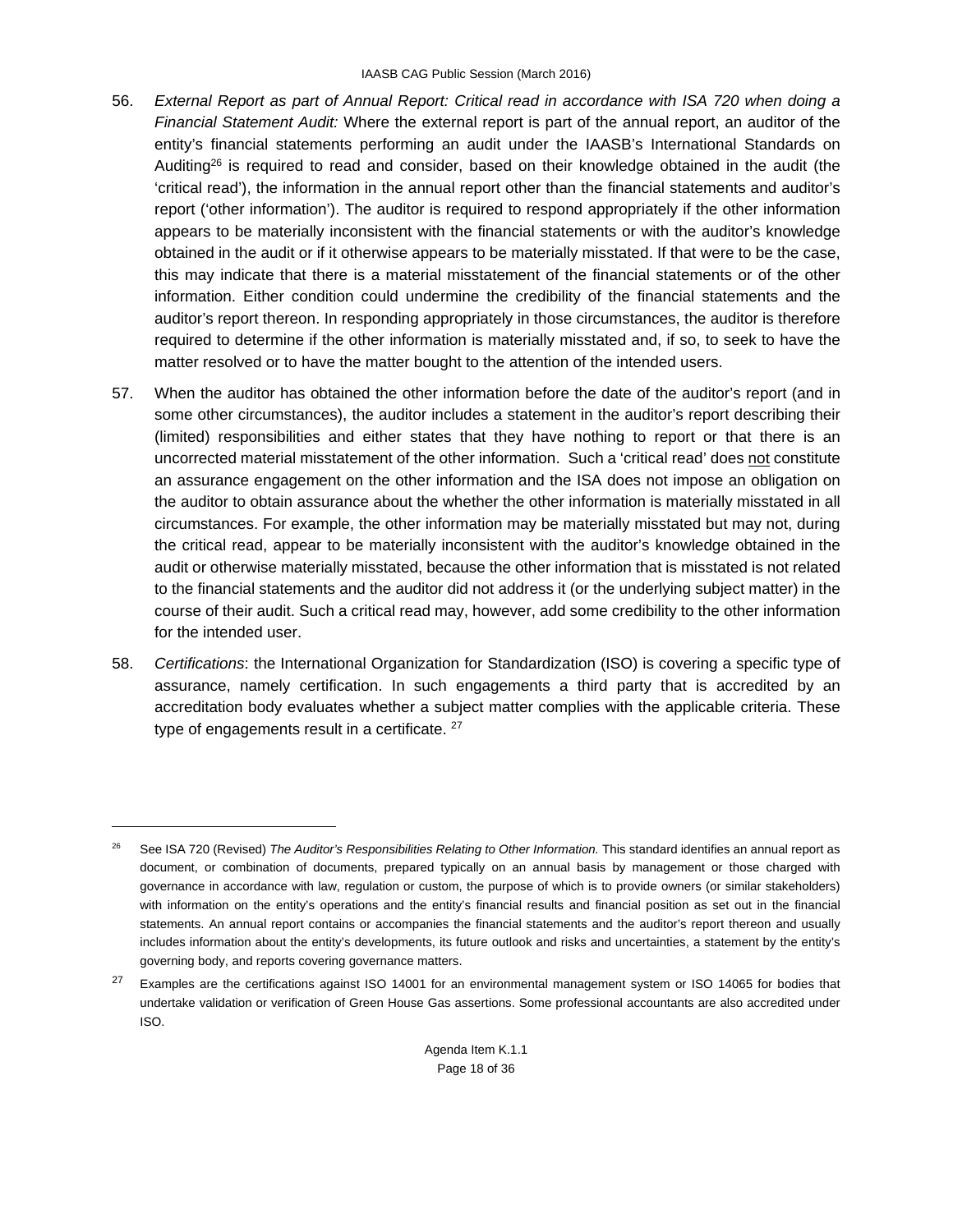#### *New Emerging Professional Services*

- 59. In EER such as integrated reporting, where entities are just starting to report, there may be a need to develop other types of engagements. In practice some new and innovative types of engagements are already being performed. These engagements are not explicitly referred to in the IAASB's International Standards, nor always performed by practitioners that are professional accountants. Examples include:
	- *Consultancy engagements* for example to enhance the quality of the reporting process or to support in the materiality process to define the report content.
	- *Assurance Readiness Reviews*: These types of engagements are performed to explore whether the reporting processes are adequate and whether suitable documentation is maintained to obtain sufficient appropriate evidence for an assurance engagement to be performed.
	- *Maturity assessments*: Practitioners provide insights into the maturity of the reporting process or performance measures to provide users with a better understanding to support their decision-making.28
	- *Stakeholder panels*: Here, subject matter experts, often individuals with much public exposure, are asked to express views as individuals or as a whole panel. They aim to bring an independent, often critical, perspective on the strategy, actions or performance on particular topics in the external report. Such stakeholder panels do not aim to provide assurance as their activities do not seek evidence for such a purpose, but may add credibility to the external report due to their expertise in a particular area and being independent from the reporting entity. Stakeholder panels can be used throughout the governance process and do not always result in a publicly available report.
	- *Expert views*: Here, the subject matter expert's view on a particular topic, for example the strategy of the entity, the innovation in products or services of the entity or the performance on climate change through a certain period. The results of such assessments can be included in the external report and may exist in addition to the assurance report.
- 60. The type of professional service most relevant to users may be dependent on the user needs, the maturity of the reporting processes, and the purpose of the interaction.

See for example PwC Insight Report for the Crown Estate's Total Contribution for the year ended 31 March 2015. In the PwC insight report the maturity of each indicator is assessed against six core dimensions: the measurement certainty, whether an established framework/standard was used preparing the information, whether the information is prepared and reported on a consistent basis, the extent to which the entity's external reporting is aligned with its internal performance reporting and the extent to which there has been external validation. Another example is the Credence Model developed in South Africa that uses three different levels of maturity for over 50 ESG elements.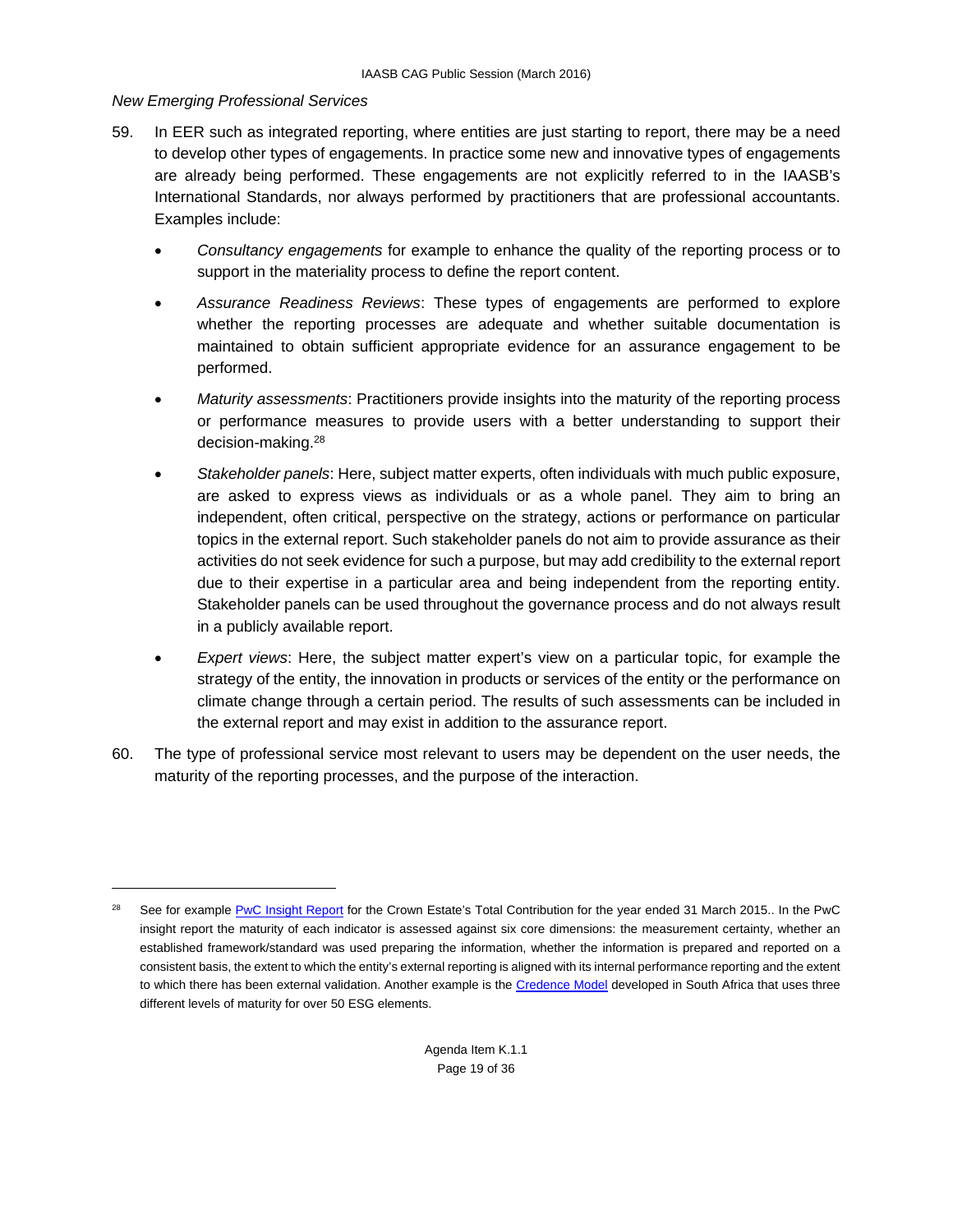- 61. The way such engagements may enhance the credibility of the report is dependent on particular characteristics of such professional services and traits of those performing such professional services, for example:<sup>29</sup>
	- Competence that is demonstrated or generally well known;
	- Independence, when applicable;
	- Quality of the performance of the engagement;
	- Quality control of the engagement and the firm to which the practitioner who performs the engagement belongs; and
	- Clear way of reporting, including on summary of the work performed.
- 62. Although the competence may be different for different forms of external reports and the complexity of the entity, in general the competence may include:
	- Knowledge of the reporting framework;

l

- Knowledge of the underlying subject matter; and
- Knowledge of the particular engagements for which the service is requested (e.g. assurance).

Transparency on the competence of those performing the professional service may add to the credibility of the outcomes of the engagement. Particular types of engagements (e.g. assurance engagements) require independence.

- 63. The way and means of reporting on the professional service and its outcomes influences the effectiveness of the reporting. Key characteristics of a communication that may add credibility to the external report include that it is understandable and clearly structured, well balanced and not biased, and, when applicable, comparable over the years and, if publicly available, between other entities.
- 64. An explicit reference to national or international standards for quality control of the firm and for the performance of the engagement, as well as to a code of ethics may enhance the credibility of the communication.

# **Engagements Currently Covered by the IAASB's International Standards**

65. With new and emerging engagements arising in EER the question arises whether, in the public interest, there is a need to cover a broader range of engagements than currently covered by the IAASB International Standards. For those engagements already covered by the IAASB International Standards, the question arises whether the existing standards provide sufficient guidance for use in engagements on EER, including for agreed-upon procedures engagements and compilation

<sup>&</sup>lt;sup>29</sup> See also AICPA Assurance Services: A White Paper for Providers and Users of Business Information. To provide a service that increases confidence in the information the independent professional providing it has to engender trust not only as a provider of the service but also in the process the professional uses to deliver it. This trust comes from a combination of: (1) the expertise in the assurance process and knowledge of the subject matter in question (2) the quality and consistency of service performance and (3) the service provider's reputation.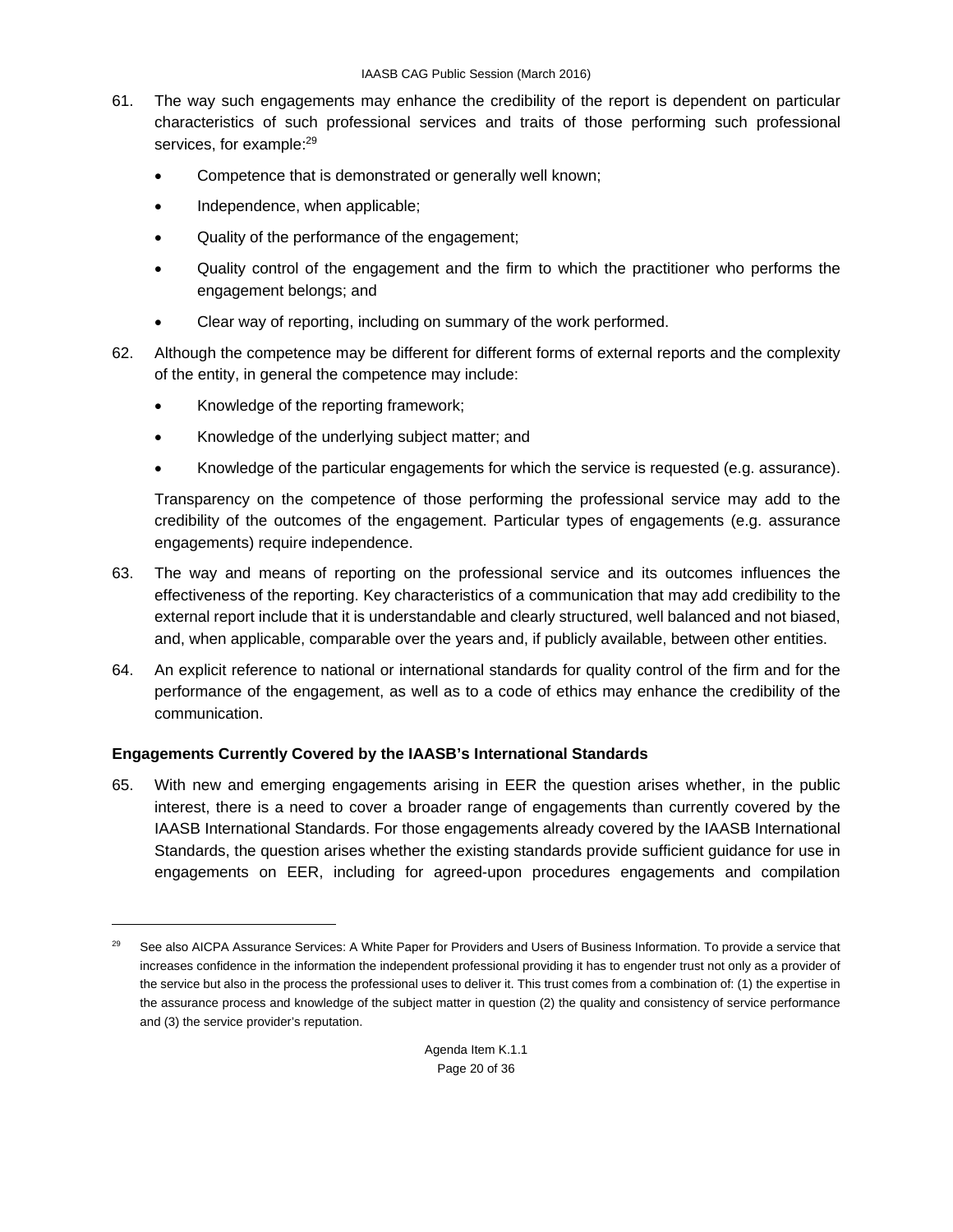engagements. Since in practice mainly assurance engagements are performed, the next section explores in more detail the challenges that arise in assurance engagements with regard to EER.

# **IV Key Challenges in Assurance Engagements in this Emerging Area**

Although the full draft Discussion Paper is in development, this part in particular is still under construction. We have included it to provide the IAASB CAG with the full overview of the potential discussion paper as well as to obtain views on the issues included.

- 66. This section explores whether international standard setting or other guidance, such as implementation guidance may be necessary to support these assurance engagements.
- 67. Since ISAE 3000 (Revised) was developed as umbrella standard to support assurance engagements in a wide range of areas and already anticipated to new emerging areas such as EER. Therefore, this standard in particular will be used as a basis for this discussion. The current assurance concepts in ISAE 3000 (Revised) allow for flexibility and current experience is that when external assurance is obtained on EER, ISAE 3000 (Revised) is typically the starting point.<sup>30</sup> Examples include flexibility in:
	- Nature and scope of the assurance engagement;
	- Criteria that are used in the assurance engagement, can be both formal and less formal; and
	- Contents of the assurance report itself.
- 68. Through earlier consultations on assurance by other organizations (IIRC, GRI and WBCSD), engaging with national auditing standard setters, and engaging with different practitioners during the IRWG's outreach activities, we identified different challenges for assurance engagements in the EER environment that we want to explore further.
- 69. The table below summarizes how the differences of EER frameworks compared to financial reporting frameworks poses new challenges to assurance engagements.

| developments<br>Current<br>in<br><b>EER</b>                                                                                                                                          | Difference of EER from Financial<br><b>Statement Audit</b>       | <b>Challenges for Assurance Engagement in the EER</b><br>environment                                                                                     |
|--------------------------------------------------------------------------------------------------------------------------------------------------------------------------------------|------------------------------------------------------------------|----------------------------------------------------------------------------------------------------------------------------------------------------------|
| <b>Regulatory:</b> In general few<br>requirements in<br>mandatory<br>different<br>jurisdictions<br>for<br>οf<br>nature<br>and<br>scope<br>engagements for<br>assurance<br><b>EER</b> | Nature and scope often defined by<br>cost/benefit considerations | Risk of restricted scope of the assurance engagement<br>and whether it has a rational purpose, a precondition<br>for engagement acceptance (See A below) |

Table 2: Challenges for Assurance Engagements in the EER environment

<sup>&</sup>lt;sup>30</sup> ADD Reference to background document March 2016 and December 2014 meeting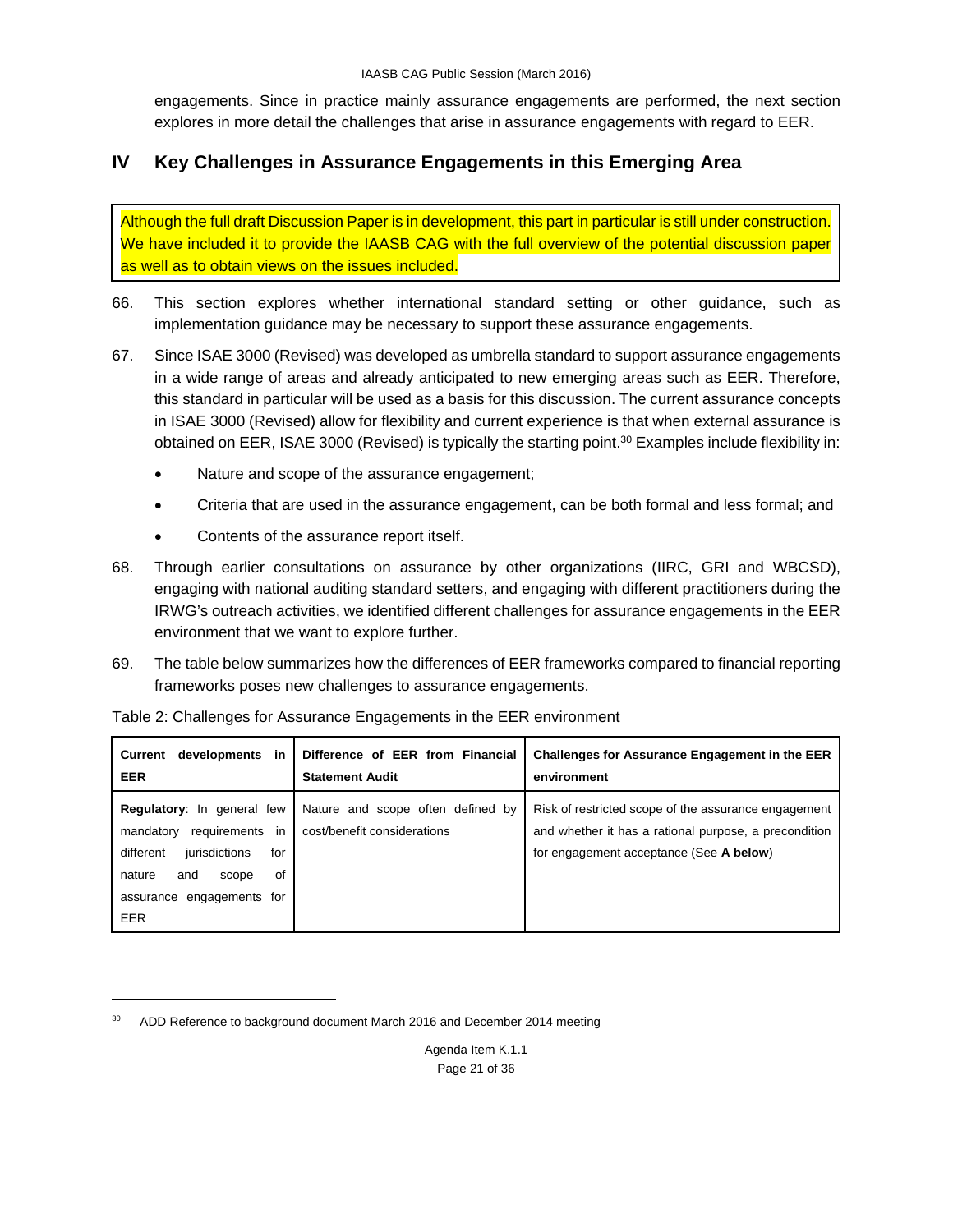| <b>EER Reporting Framework:</b><br>Variety<br>οf<br>international,<br>national<br>regional<br>and<br>frameworks | <b>EER</b> Frameworks<br>different<br>have<br>purposes, user groups and use                                                                                                                                                       | Application of materiality judgements in different<br>contexts (See D)<br>Methodology to derive relevant assertions in the<br>different types of reporting frameworks to classify<br>potential types of misstatements<br>(See $C$ ).                                                                                                                                                        |  |
|-----------------------------------------------------------------------------------------------------------------|-----------------------------------------------------------------------------------------------------------------------------------------------------------------------------------------------------------------------------------|---------------------------------------------------------------------------------------------------------------------------------------------------------------------------------------------------------------------------------------------------------------------------------------------------------------------------------------------------------------------------------------------|--|
|                                                                                                                 | Frameworks<br>different<br>EER<br>have<br>reporting principles                                                                                                                                                                    |                                                                                                                                                                                                                                                                                                                                                                                             |  |
| <b>EER Reporting Framework:</b><br>Maturity<br>and<br>Role<br>οf<br><b>Reporting Principles</b>                 | EER Reporting frameworks are in<br>development and as a result may lack<br>suitable criteria for particular content<br>elements and/or indicators.                                                                                | Lack of suitable criteria may have consequences for<br>the engagement acceptance (See B).                                                                                                                                                                                                                                                                                                   |  |
|                                                                                                                 | EER Reporting frameworks allow for<br>entity-specific<br>information<br>more<br>to<br>financial<br>reporting<br>compared<br>frameworks and as a result entities may<br>apply more judgment in selecting the<br>reporting content. | Practitioners have to make professional judgements<br>more frequently on the suitability of the combination of<br>formal and less formal criteria that are being used by<br>entities to compile the EER (See B).                                                                                                                                                                            |  |
|                                                                                                                 | EER<br>Reporting<br>frameworks<br>are<br>supplemented<br>by<br>other<br>guidelines/standards or methodologies<br>developed by the entity itself such as<br>for indicators.                                                        |                                                                                                                                                                                                                                                                                                                                                                                             |  |
| <b>EER Reporting Framework:</b><br>Content<br><b>Content Elements</b><br>Depiction<br>of<br>Content<br>Elements | Information may include information<br>from entities outside the financial<br>reporting entity (for example supply<br>chain information)<br>More narrative information<br>More future oriented information                        | Determining whether an appropriate Subject Matter<br>exists and ability to obtain sufficient appropriate<br>evidence regarding matters measured by parties<br>outside the financial reporting boundary (See A)<br>Suitability of reporting frameworks for narrative and<br>future oriented information and what type of evidence<br>gathering is possible for this type of information (See |  |
|                                                                                                                 | Variety of units in which performance is<br>expressed                                                                                                                                                                             | <b>B</b> and <b>D</b> )<br>Impact on materiality given the variety of units in which<br>performance is expressed (See E)                                                                                                                                                                                                                                                                    |  |
| <b>Governance/Reporting</b><br><b>Process: Maturity</b>                                                         | Reporting processes, including internal<br>controls are less developed, also less<br>embedded in governance processes                                                                                                             | Potential constraint on ability to obtain sufficient<br>appropriate<br>evidence<br>has<br>consequences<br>for<br>engagement acceptance (See A)                                                                                                                                                                                                                                              |  |
| Practitioner: Competence                                                                                        | Subject matter expertise needed in a<br>large variety of topics                                                                                                                                                                   | Composition of multidisciplinary teams, quality control,<br>ethics, and communication within the team (See F)                                                                                                                                                                                                                                                                               |  |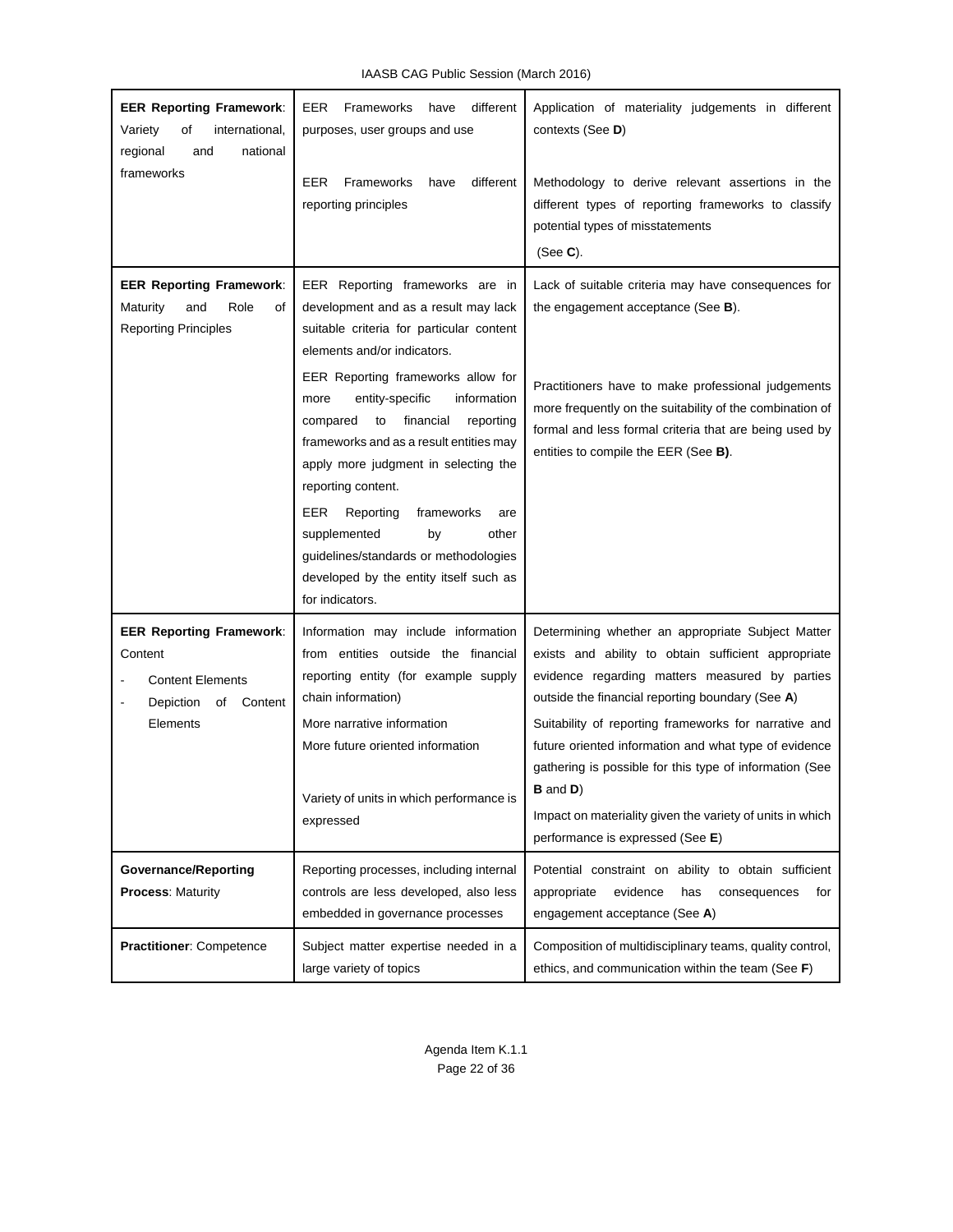| <b>Communication: Assurance  </b><br>Report | different<br>of<br>assurance<br>scopes | Larger variety in contents due to Enabling comparability for users while allowing for<br>flexibility (See G) |  |  |
|---------------------------------------------|----------------------------------------|--------------------------------------------------------------------------------------------------------------|--|--|
|                                             | engagements and different ways of      |                                                                                                              |  |  |
|                                             | expressing conclusions                 | Prevent unrealistic expectations with regard to<br>performance (See G)                                       |  |  |

- 70. The following sections will provide some details on the assurance challenges identified in the table above. This will be done in the following order:
	- (a) Flexibility in the nature and scope of the assurance engagement;
	- (b) EER reporting frameworks and the suitability of criteria;
	- (c) EER reporting frameworks and building assertions in planning and performing the assurance engagement;
	- (d) EER reporting frameworks and materiality;
	- (e) Narrative information and future oriented information;
	- (f) Competence of practitioners performing the engagement; and
	- (g) Assurance report.

# **A. Flexibility in the Nature and Scope of the Assurance Engagement**

# *What are the Key Challenges?*

- 71. Our information-gathering activities identified different needs for the nature and scope of assurance engagements.<sup>31</sup> These differences in practice are not only caused by different requests of internal or external users, but also due to:
	- A lack of suitable criteria for particular elements or measurements;
	- The inability to obtain sufficient appropriate evidence for the practitioner to perform an assurance engagement for certain [types/elements of] subject matter information; or
	- The appropriateness of the underlying subject matter.
- 72. For example, the lack of obtaining sufficient appropriate evidence may be caused by the immaturity of particular reporting processes when an entity is starting to report. We understand that entities are gradually widening the scope of topics on which they report. It may also be caused by insufficient access to assurance evidence, for example if information from suppliers is included in the external report. An appropriate underlying subject matter is identifiable and capable of consistent

<sup>31</sup> For example the WBCSD Publication *Assurance: Generating Value from External Assurance of Sustainability Reporting* distinguishes three stages in their WBCSD Assurance Maturity Model with stage 1 being Data (limited assurance engagement on a few Key Performance Indicators), stage 2 being Materiality (limited or reasonable assurance engagement on material disclosures and possibly process) and stage 3 being Balance & Integration (limited or reasonable assurance engagement on the compliance of the full report with the generally accepted principles, including balance and materiality).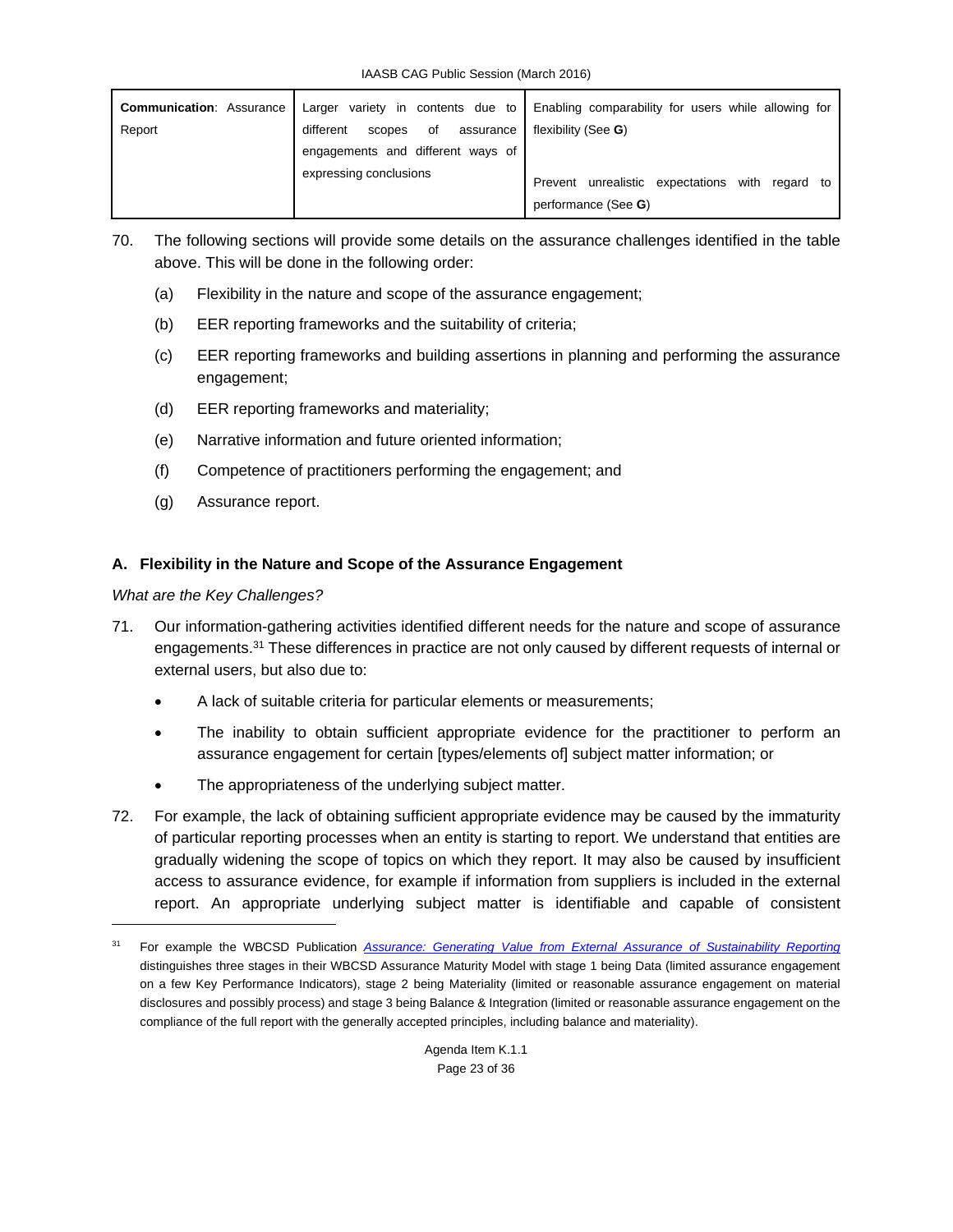measurement or evaluation against the applicable criteria. When restrictions in the nature and scope of the engagement occur the question arises as to whether the nature and scope still provides sufficient value added to the intended users and thus whether there is a rational purpose for the assurance engagement.

73. To facilitate the discussion on the nature and scope of the assurance engagement Appendix B includes an overview with examples, namely with respect to enhancing the full report, particular elements from the report (green) or the reporting process (blue).

*How is Flexibility in Nature and Scope Addressed in the International Standards?* 

- 74. ISAE 3000 (Revised) allows for flexibility, and all examples in Appendix B can be applied if all requirements for accepting the assurance engagements as per ISAE3000 (Revised) are fulfilled. These requirements cover:
	- Suitability of roles and responsibilities of the parties involved in the circumstances;
	- Appropriate underlying subject matter;
	- Suitability of criteria to be used and availability to the intended user;
	- Ability to obtain sufficient appropriate evidence to support the conclusion;
	- Those persons to be performing the engagement collectively have the appropriate competence and capabilities;
	- Written report for the conclusion; and
	- Rational purpose, including for limited assurance engagements the ability to be able to obtain a meaningful level of assurance.

# *What Will We Explore Further?*

- 75. ISAE 3000 (Revised) addresses each of the above considerations. We will explore further whether in an emerging EER landscape the considerations around accepting the assurance engagement and any consequences for the nature and scope of the assurance engagement may need further guidance, in particular considering the rational purpose of the assurance engagement. The challenges with the various requirements are also explore in more detail in the next sections.
- 76. Through further outreach we will explore further how flexibility can be facilitated while at the same time maintaining comparability and understandability to the users and preparers. Using the examples in Appendix B we will also explore further whether users and preparers perceive a risk of divergence in practice, in particular within similar types of assurance engagements. We will also explore how users and preparers perceive carve outs in the scope of the assurance engagement and how further explanation by management on how credibility and trust is derived is helpful in this.

# **B. EER Reporting Frameworks and the Suitability of Criteria**

*What are the key challenges?*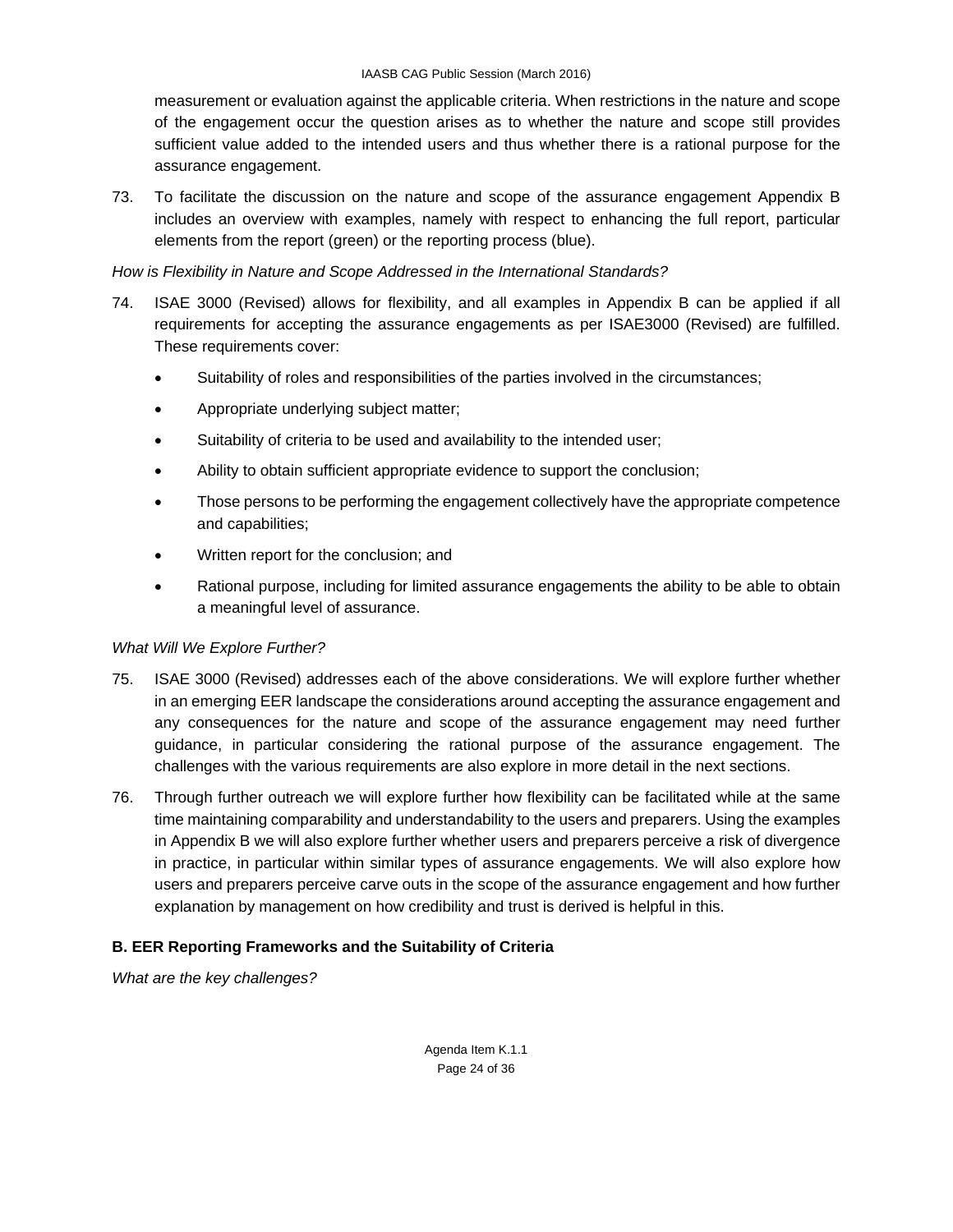- 77. Before accepting the assurance engagement the practitioner evaluates whether the criteria that have been used by the entity in preparing and presenting its external report are suitable for an assurance engagement. Criteria can be formal (for example via national laws or requirements from stock exchanges), or less formal and specifically designed for the purpose of preparing the external report and performing the assurance engagement. $32$  Our information-gathering activities identified that because EER frameworks are still in development, as well as have more judgmental areas to facilitate entity-specific and relevant reporting, the combination of formal and less formal criteria is more often used in EER compared to financial reporting frameworks. When the combination of formal and less formal criteria are suitable they can be used by the assurance practitioner. With various new forms of EER Frameworks the question arises whether evaluations of the suitability of criteria are being performed in a consistent way.
- 78. The figure below shows how the formal criteria in a reporting framework, in particular for the more judgmental areas, are complimented by less formal criteria and how they are used as criteria in the assurance engagement, after the evaluation the practitioner has assessed the suitability.

Figure 2: From reporting framework to criteria suitable for the assurance engagement



*How is the Suitability of Criteria Addressed in the International Standards?* 

79. The International Standards have a framework neutral approach. They describe that suitable criteria are required for reasonably consistent measurement or evaluation of an underlying subject matter

<sup>&</sup>lt;sup>32</sup> See also paragraph 12 (c) and paragraph A10 of ISAE 3000 (Revised)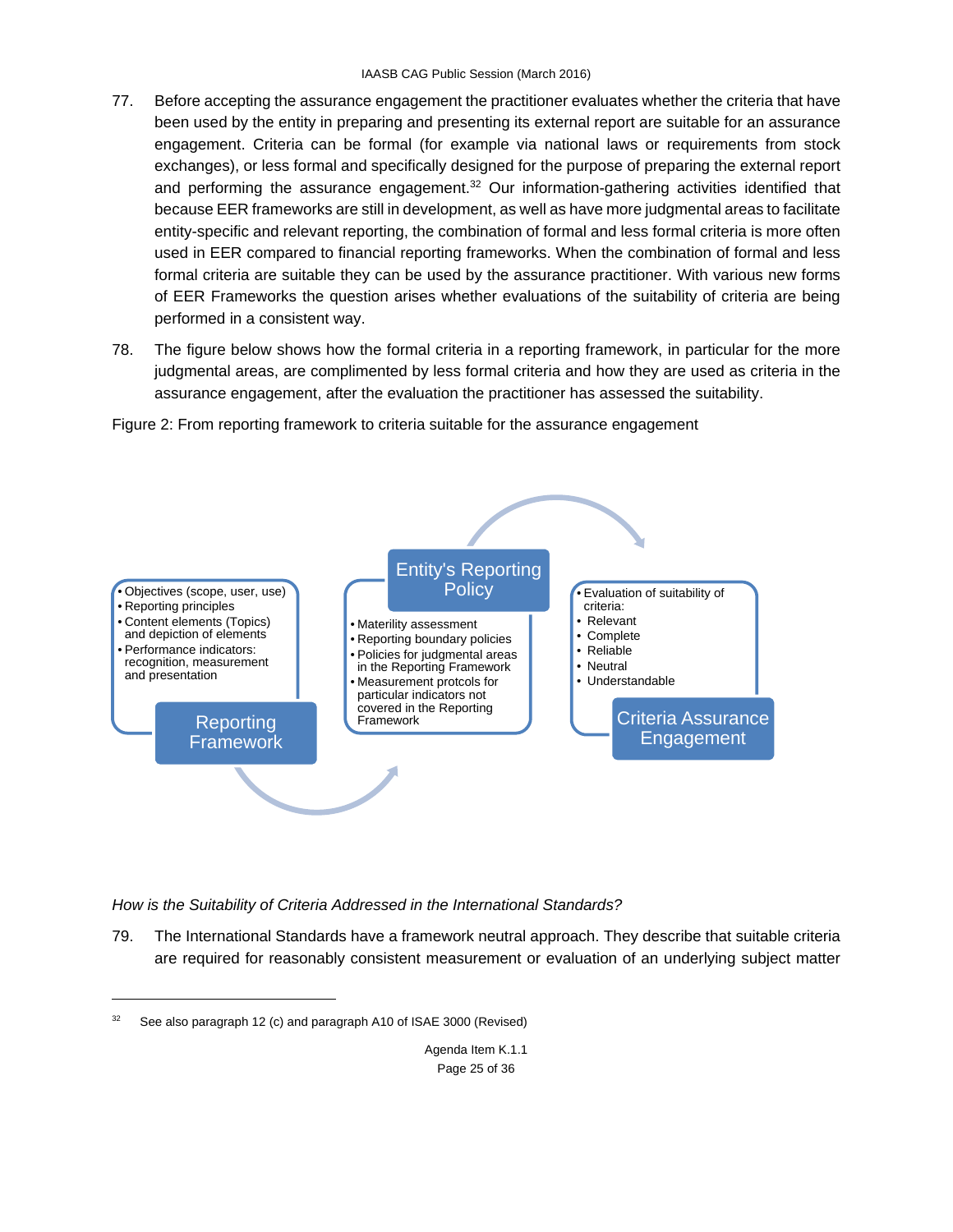within the context of professional judgment. Without the frame of reference provided by suitable criteria, any conclusion is open to individual interpretation and misunderstanding.

- 80. ISAE 3000 (Revised) describes how to evaluate the suitability of criteria. This would require an evaluation of whether the criteria are relevant, complete, reliable, neutral, and understandable. The suitability is context specific. How criteria are developed may affect the work that the practitioner carries out to assess their suitability. Criteria need to be available to the intended users to allow them to understand how the underlying subject matter has been measured or evaluated.
- 81. ISAE 3000 (Revised) also addresses that the suitability of criteria does not influence whether a reasonable or limited level of assurance engagement will be performed, but that the lack of suitable criteria for particular information or for measuring performance indicators will impact the scope of the assurance engagement and may even lead to the conclusion that another type of engagement may be more suitable.

# *What Will we Explore Further?*

82. Through this discussion paper we like to explore further whether due to the framework neutral approach of the International Standards additional guidance may be needed on assessing the suitability of criteria given the various new features in these EER Reporting Frameworks.

# **C. EER Reporting Frameworks and Building Assertions in Planning and Performing the Assurance Engagement**

# *What are the Key Challenges?*

83. Management may make an explicit or implicit assertions about the external report. Such assertions are based on the reporting framework used. Underlying such an overall assertion, are more detailed assertions that can be made to assist practitioners in identifying material misstatements in assurance engagements. These assertions are most often based on the reporting principles in the reporting framework and can be made at different levels, for example for the report as a whole or for depicting the elements in the report.

# *How are Assertions Addressed in the International Standards?*

- 84. Since ISAE 3000 (Revised) is an umbrella standard meant to cover a broad range of underlying subject matters and subject matter information, it cannot explicitly refer to particular assertions made by management on the underlying subject matter or subject matter information nor used by the practitioner in considering the different types of potential misstatements.
- 85. In contrast, the more subject matter specific standard ISAE 3410 does include assertions that are used in the specific context of assurance on Greenhouse Gas statements and defines them for the quantifications of emissions and for presentation and disclosure.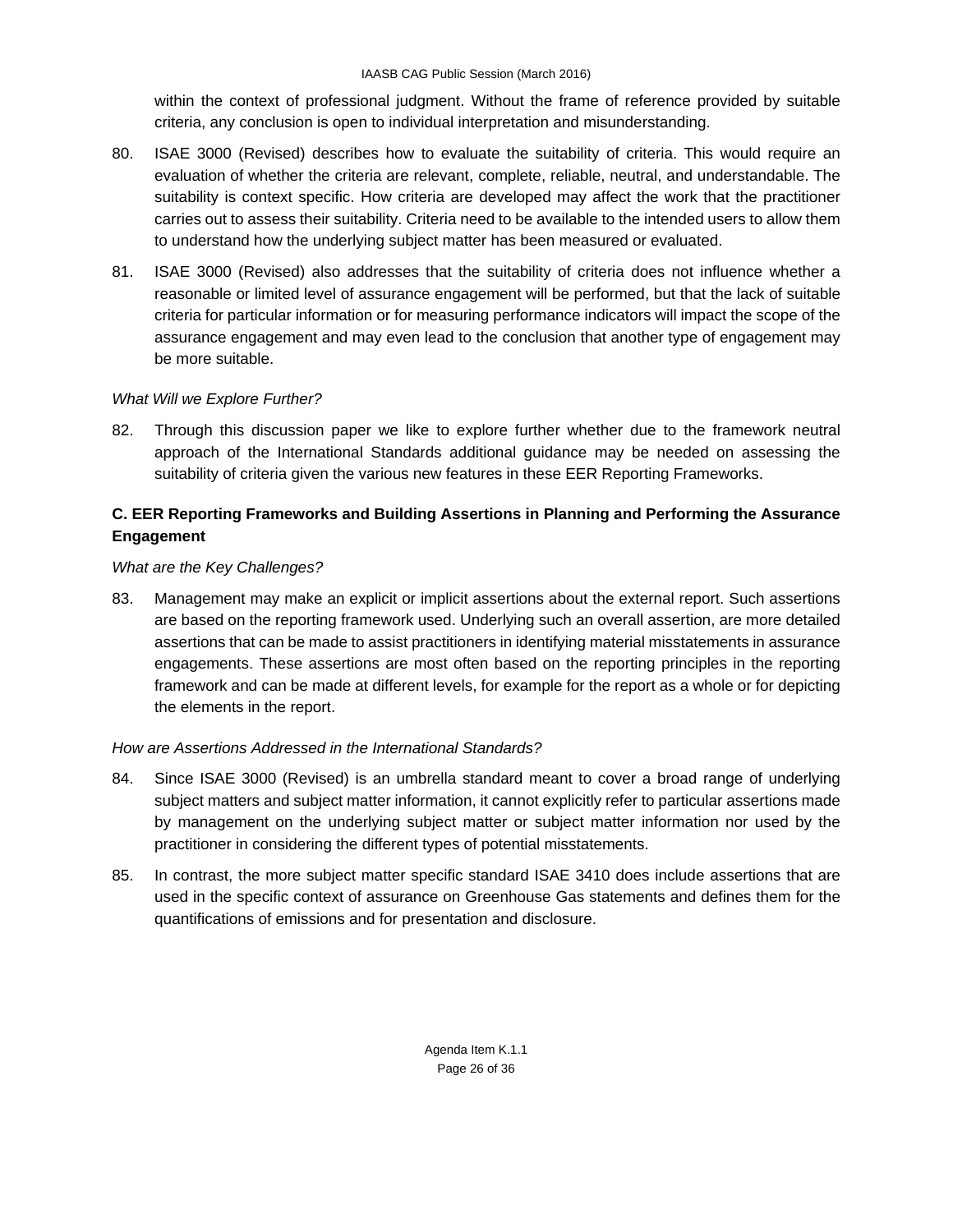#### *What Will We Explore Further?*

86. Through this discussion paper we would like to explore whether more specific guidance is needed on classifying and building assertions and related types of misstatement. For example, whether there is a need for a model that describes a consistent process that can be followed.

#### **D. EER Reporting Frameworks and Materiality**

#### *What are the Key Challenges?*

- 87. A reporting framework in general is built around the relevance of information to the user decisionmaking processes<sup>33</sup>. As a result materiality is used as a threshold to identify the relevant information to be included.<sup>34</sup> In an assurance engagement, the practitioner's conclusion addresses whether the subject matter information is free from material misstatement. The way materiality is addressed in the applicable reporting framework provides the practitioner with a frame of reference. The extent to which misstatements, including omissions, are material is dependent on whether they can reasonably be expected to influence relevant decisions of intended users taken on the basis of the subject matter information. Materiality is considered in the context of qualitative factors and quantitative factors. The practitioner's consideration of materiality is a matter of professional judgment, and is affected by the practitioner's perception of the common information needs of intended users as a group. For different forms of external reporting the group of users may be a broad group of stakeholders with different use of the information. A key challenge is how to assess whether a misstatement influences the decisions of stakeholders if the use of information can be very diverse.
- 88. Another challenge is that compared to financial statements there is no single unit in which performance or value creation is expressed. The lack of a single unit makes it challenging for identifying quantitative materiality levels, where appropriate, or considering qualitative materiality, factors for the report as a whole and its relationship with individual content elements, as well as in evaluating misstatements and considering the aggregation of uncorrected misstatements. Also applying materiality to narrative information in the context of EER is further explored<sup>35</sup>

#### *How is Materiality Addressed in the International Standards?*

89. ISAE 3000 (Revised) addresses materiality in a report framework neutral way. If the practitioner uses a reporting framework that does not include a reference to materiality the application material of ISAE 3000 (Revised)<sup>36</sup> provides a frame of reference for determining materiality with examples for considering both quantitative and qualitative factors. ISAE 3000 (Revised) also addresses that materiality is based on the information needs of intended users and therefore materiality is not affected by the level of assurance.

<sup>&</sup>lt;sup>33</sup> In some cases accountability may be the key purpose of the framework

<sup>34</sup> See also Materiality in Integrated Reportinghttp://www.ifac.org/publications-resources/materiality-integrated-reporting of IIRC and IFAC that addresses materiality under different reporting frameworks

<sup>&</sup>lt;sup>35</sup> See for example ICAEW The Journey Milestone 4: Materiality in Assuring Narrative Reporting, 2016

<sup>36</sup> See also ISAE 3000 (Revised) paragraph A92-A100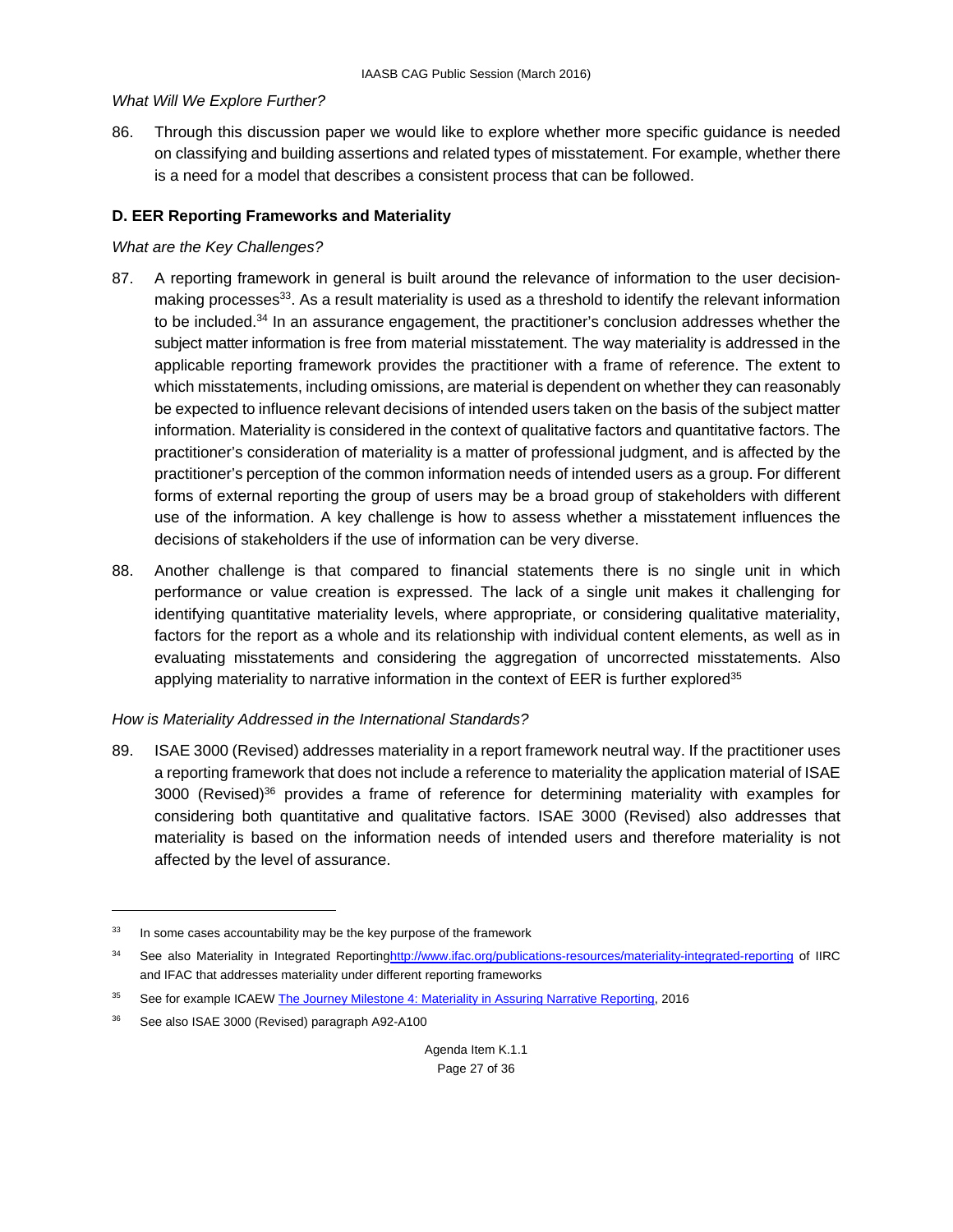#### *What Will We Explore Further?*

90. Through this discussion paper we like to explore whether further guidance is needed how to address materiality in the context of EER and whether the definition of materiality needs to be modified in this respect.

#### **E. Narrative Information and Future Oriented Information**

#### *What are the Key Challenges?*

- 91. External reports include much narrative information, such as on the strategy of the entity, its governance and risk and opportunity management as well as future oriented information, for example the information on prospects within an integrated report.
- 92. From our information gathering activities it appears that practitioners experience more challenges given that this type of information is inherently more subjective in nature. In addition the reporting frameworks allow more judgment with regard to this type of information to tailor the external report to the entity. As discussed in Section III in paragraph 45-46 *Strong Governance*, for this type of information the entity needs sufficient processes to govern the quality of information. There is a challenge how to evidence that sufficient professional skepticism is applied in the professional judgments made and in deciding when sufficient appropriate evidence has been obtained, including with respect to compliance with reporting principles such as the neutrality of such information.
- 93. Practitioners also experience potential unrealistic expectations of intended users that the conclusion by the practitioner not only addresses the reliability of the information via compliance with the reporting framework, but also the achievement on prospects or the sufficiency of strategies compared to identified risks and opportunities. Although the practitioner is not in a position to express such conclusions users may perceive that the practitioner is providing a conclusion or assurance in some manner.

#### *How is this Addressed in the International Standards?*

- 94. There is no separate standard on narrative information in an assurance engagement. For financial statement audits, the IAASB Disclosures project addressed narrative information within the financial statement audit. Disclosures comprise explanatory or descriptive information, set out as required, expressly permitted or otherwise allowed by the applicable financial reporting framework, on the face of a financial statement, or in the notes, or incorporated therein by cross-reference.<sup>37</sup> It includes the cross-reference from the financial statements to information in a management report or a risk report.
- 95. For future oriented information ISAE 3400 *The Examination of Prospective Financial Information*<sup>38</sup> is the closest available support for practitioners when obtaining evidence on this type of information. ISAE 3400 describes evidence-gathering as to:
	- The reasonableness of management assumptions;

<sup>37</sup> ISA 200, *Overall Objectives of the Independent Auditor and the Conduct of an Audit in Accordance with International Standards on Auditing*, paragraph 13(f)

<sup>&</sup>lt;sup>38</sup> ISAE 3400 The Examination of Prospective Financial Information (Old ISA 810) (IAASB, 2015 Volume II). ISAE 3400 is a standard that needs to be updated to the new clarity conventions.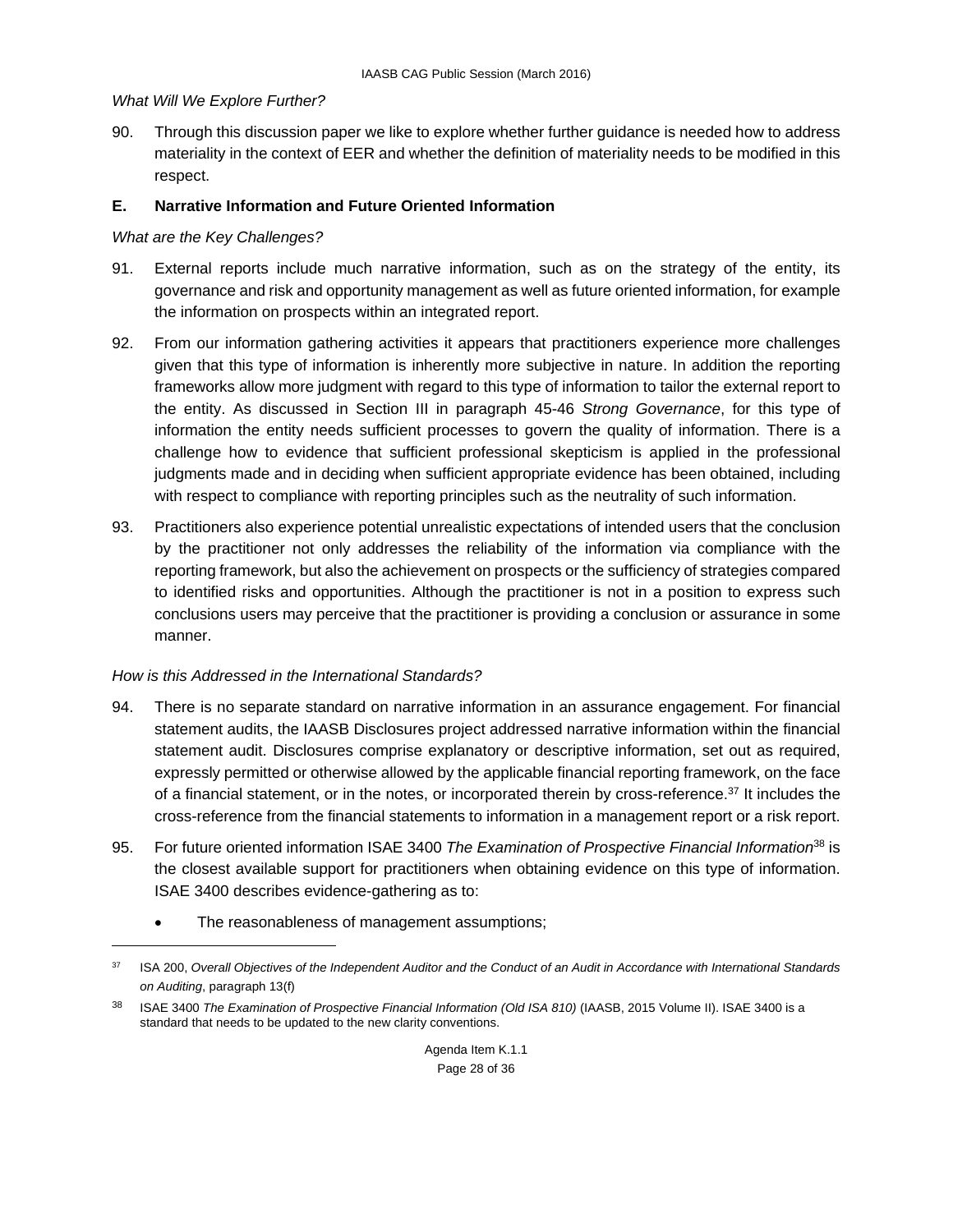- Proper preparation, on the basis of the assumptions;
- Proper presentation and disclosure of all material assumptions and whether best estimate or hypothetical; and
- Whether prospective information is consistent with historical financial statements, using appropriate accounting principles.
- 96. The description of the scope, however, explicitly excludes the application to the examination of prospective financial information expressed in general or narrative terms, such as that found in management's discussion and analysis in an entity's annual report, although many of the procedures outlined therein may be suitable for such an examination.

#### *What will we explore further?*

97. We will explore further whether there is a need for further guidance on how to address narrative information and future oriented information in an assurance engagement.

# **F. Competence of Practitioners Performing the Engagement**

#### *What are the Key Challenges?*

98. The complexity of the underlying subject matter on which information is presented (e.g. entity and its value creation processes) will impact the competence needed for assurance engagements. In addition, the practitioner needs to exercise more judgment, which requires sufficient expertise. Performing an assurance engagement may therefore require specialized skills and knowledge in addition to assurance skills. The competence needed can be obtained from within the firm, as well as from outside the firm by engaging particular experts.

#### *How is Competence Addressed in the International Standards?*

- 99. Competence for assurance engagements is addressed in ISAE 3000 (Revised). Under ISAE 3000 (Revised) the engagement partner may decide to consult a practitioner's expert to provide advice on an individual matter. The greater the significance of the practitioner's expert's work in the context of the engagement, the more likely it is that the expert will work as part of a multi-disciplinary team comprising subject matter experts and other assurance personnel. Given the complexity of the underlying subject matter information, multi-disciplinary skills may not only be needed for particular elements of the subject matter information, but be needed during the full assurance engagement, from planning the engagement to reporting the assurance conclusion.
- 100. ISAE 3000 (Revised) also provides guidance for those engagements where practitioners use the work of internal audit. ISAE 3000 (Revised) also describes that the standard can be used by practitioners who are not professional accountants, if they are both (1) subject to professional requirements with regard to ethics, including independence that are at least as demanding as Parts A and B of the Code of Ethics for Professional Accountants as issued by IESBA, and (2) a member of a firm that is subject to a system of quality control that is at least as demanding as ISQC1.39

<sup>39</sup> See also paragraph 3 of ISAE 3000 (Revised)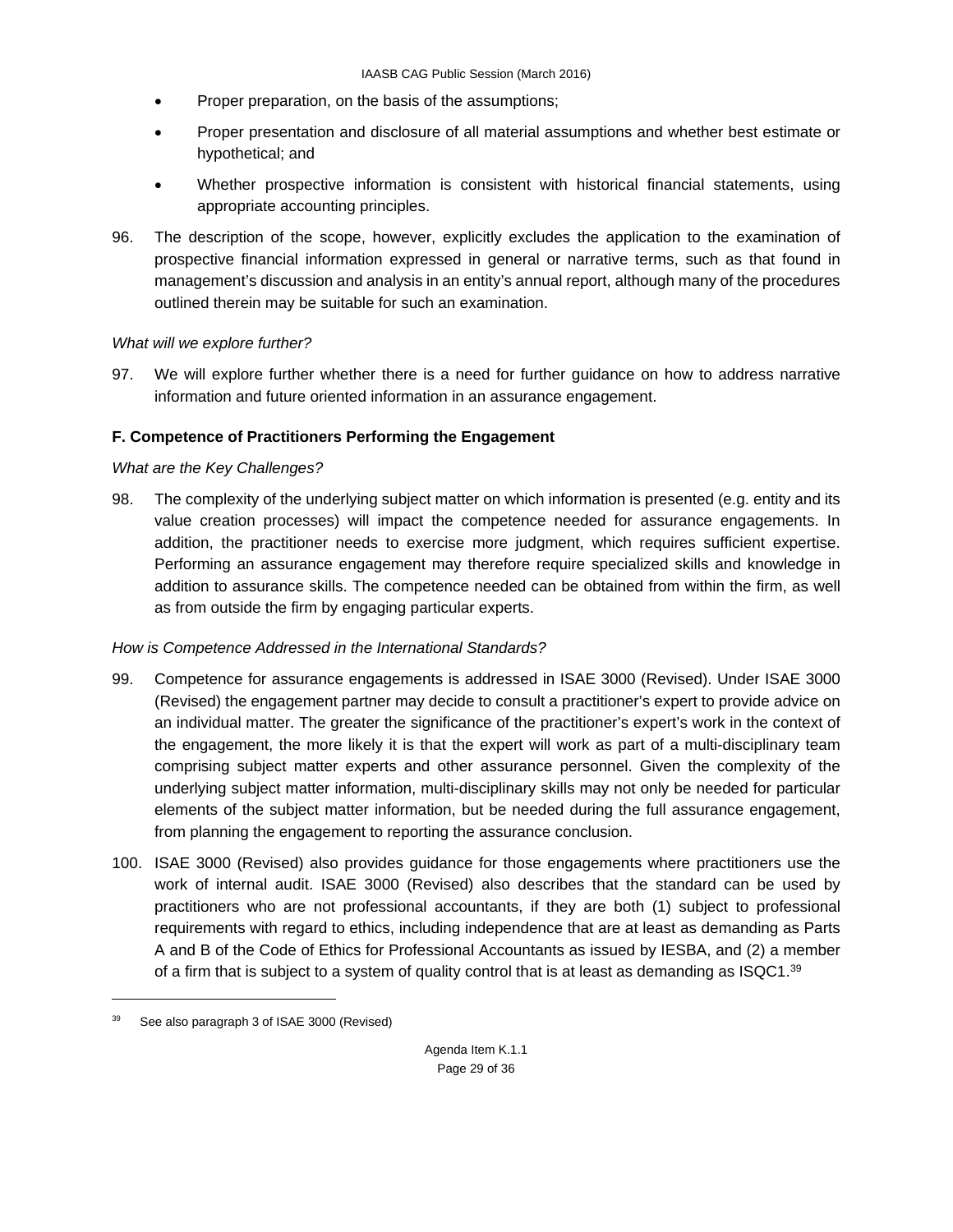#### *What will we explore further?*

101. Through this discussion paper we will explore further whether more guidance is needed on the competence needed for professional accountants performing EER assurance engagements. Through further outreach and information-gathering we will explore further whether and how the competence of the engagements team is communicated more explicitly and whether this is helpful in enhancing trust.

#### **G. Assurance Report**

#### *What are the challenges?*

- 102. The contents of the assurance reports on EER vary From our information-gathering activities to date we understand that such differences often occur in:
	- The scope of the subject matter information subject to assurance;
	- The level of assurance and describing in more detail the procedures performed. Following ISAE 3000 (Revised) an assurance report includes an informative summary of the work performed as the basis for the practitioner's conclusion. 40 However, because the scope of limited assurance engagements can vary along a range of a level of assurance to obtain by the practitioner41, the description of procedures performed in the summary of the procedures performed also varies; and
	- Structure of the assurance report:
		- o Short form versus long form: The practitioner may choose a "short form" or "long form" style of reporting to facilitate effective communication to the intended users. "Short-form" reports ordinarily include only the basic elements. "Long-form" reports include other information and explanations that are not intended to affect the practitioner's conclusion. In addition to the basic elements, long-form reports may describe in detail the terms of the engagement, the criteria being used, findings relating to particular aspects of the engagement, details of the qualifications and experience of the practitioner and others involved with the engagement, disclosure of materiality levels, and, in some cases, recommendations. Whether to include any such information depends on the practitioner's consideration of the significance to the information needs of the intended users.
		- o One conclusion or different conclusions for each aspect.
- 103. During our information-gathering activities, users indicated that they found it difficult to properly interpret the assurance report. Also, they often assumed that all the information in an annual report is already subject to assurance. Some respondents in the IIRC consultation also called for further guidance on the assurance report.

<sup>40</sup> See also paragraph 69 (k) of ISAE 3000 (Revised)

<sup>41</sup> See also paragraph A5 of ISAE 3000 (Revised)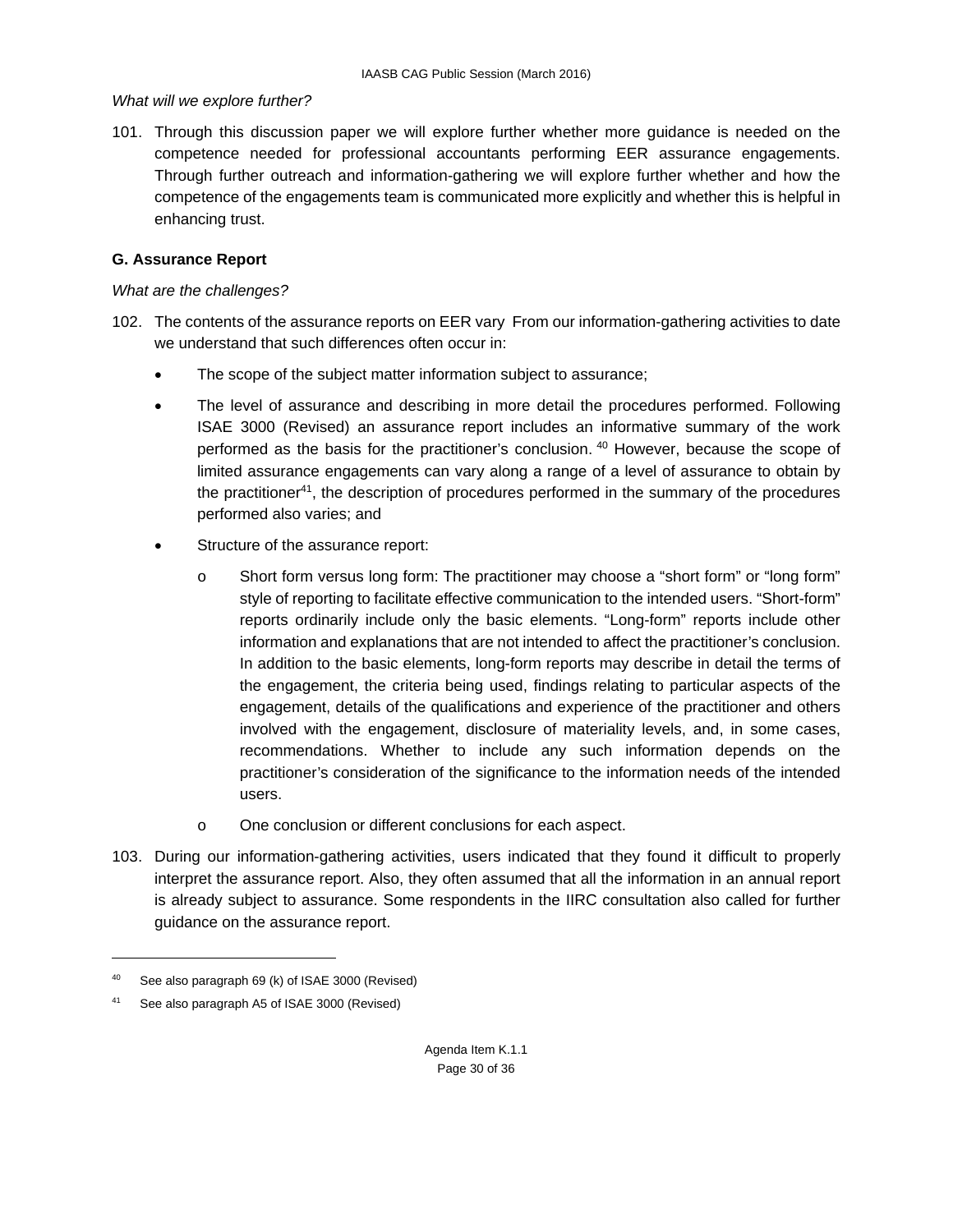*How do the International Standards address the assurance report?* 

- 104. ISAE 3000 (Revised) describes the content elements but allows for much flexibility in describing and structuring them.  $42$  If the subject matter information is made up of a number of aspects, such as in EER, ISAE 3000 (Revised) allows the practitioner to provide separate conclusions on each aspect. Such separate conclusions do not need to relate to the same level of assurance. Rather, each conclusion is expressed in the form that is appropriate to either a reasonable or a limited assurance engagement. ISAE 3000 (Revised) also provides examples on how the type of reporting framework influences the assurance conclusion. Examples of these are as follows:
	- For compliance engagements—"in compliance with" or "in accordance with."
	- For engagements when the applicable criteria describe a process or methodology for the preparation or presentation of the subject matter information—"properly prepared."
	- For engagements when the principles of fair presentation are embodied in the applicable criteria—"fairly stated."
- 105. In addition, the IAASB has recently published its revised and new standards on auditor reporting that require the auditor to report on key audit matters  $(KAMs)<sup>43</sup>$ . KAMs are those matters that, in the auditor's judgment, were of most significance in the audit of the current-period financial statements. During our information-gathering activities some practitioners mentioned that in a similar way reporting on key assurance matters may also become relevant in the context of EER.

#### *What will we explore further?*

106. Through this discussion paper we would like to explore further whether any guidance would be needed with regard to the assurance report.

1

<sup>42</sup> See also paragraphs 67-78 of ISAE 3000 (Revised).

<sup>43</sup> See also the different **IAASB** resources on the website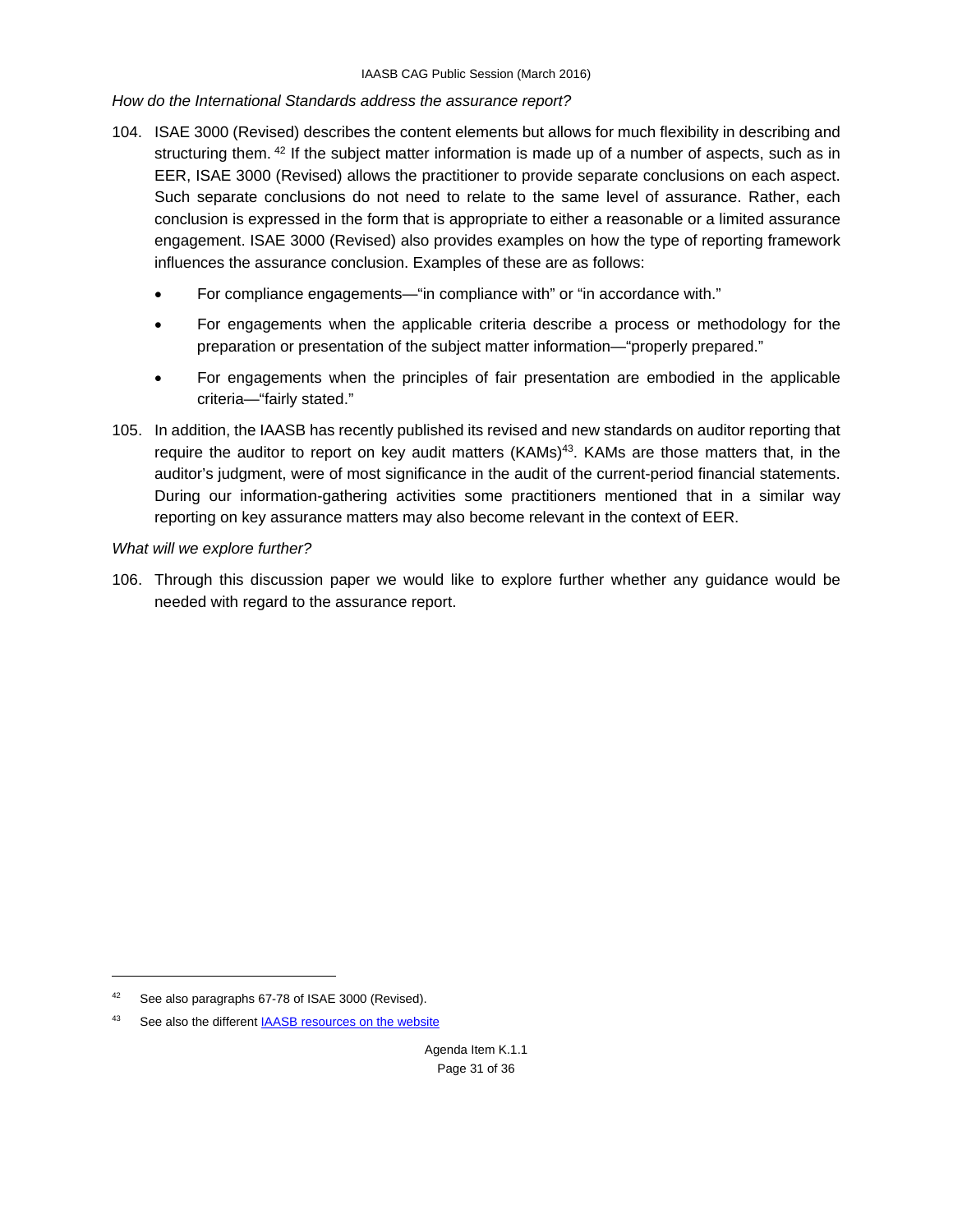# **Questions**

The IRWG would like to obtain views on the following topics. In replying to these questions please provide practical examples.

# **Credibility and Trust**

1. Section III describes factors that affect credibility and trust. Is it helpful that the IAASB looks at this broader context? Would other factors need to be considered?

# **Reporting Frameworks and Assurance Engagements**

2. Do the EER reporting frameworks available to date include sufficient guidance to constitute suitable criteria to enable a conclusion on future oriented information?

# **Gap in Scope of IAASB International Standards**

- 3. Section III describes different types of engagements that are either currently performed or could be useful in enhancing credibility and trust. Are there any other types of engagements to date that are relevant in enhancing credibility and trust and if so what are they? Do you believe the relevance of such engagements is likely to develop with the maturity of the reporting process or the report?
- 4. The IAASB International Standards cover different types of engagements. Are these sufficient for the various forms of EER or is there a need for innovation and addressing other types of engagements? If so what type of engagements?

#### **Assurance Model**

- 5. Section IV describes assurance engagements and technical challenges in addressing EER in such engagements. Are there any other technical challenges that need to be addressed by the IAASB International Standards or other forms of international assurance guidance and if so, what technical challenges?
- 6. Is ISAE 3000 (Revised) sufficient in the context of EER?
	- If not, would it be sufficient to develop additional guidance or application material in an EER context, in general or with regard to particular technical challenges as for example described in Section IV? For example, for narrative information or future oriented information, or for the competencies that professional accountants need to have to perform assurance engagements in EER.
	- If not, is there a need for a subject specific standard to accommodate assurance engagements in this area?
- 7. Is the current form of assurance report, sufficient in enhancing credibility and trust?
	- If so why?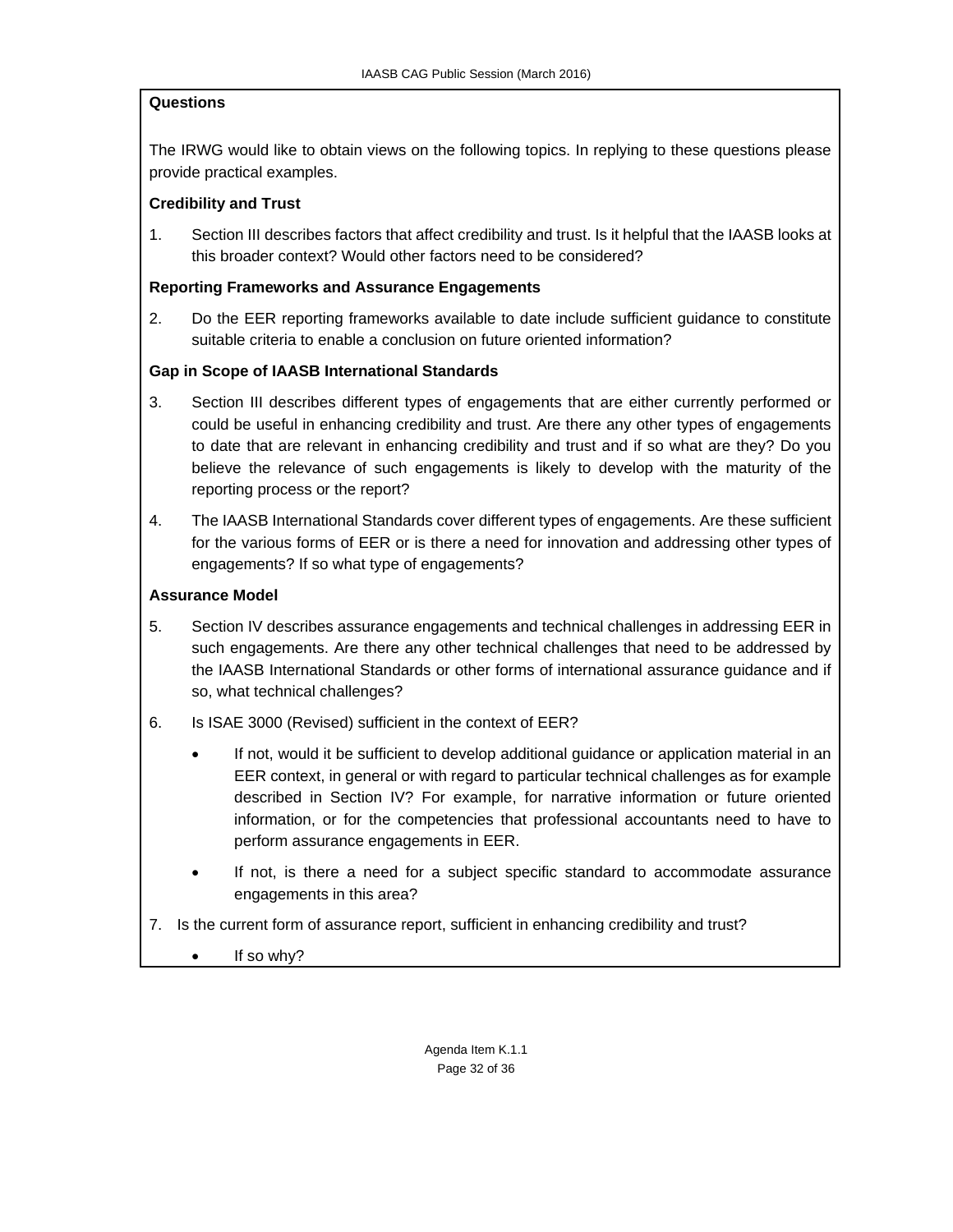If not, what changes in guidance would be needed? For example, is there a need for guidance on including key assurance matters or to consider more innovative ways of communicating existing content elements in an assurance report?

# **Other**

- 8. What actions need to be taken by the IAASB, and in what timeframe, to address the issues that you have identified in your responses to the above questions?
- 9. For which actions would collaboration or actions from other organizations also be needed?

To be added: Information how and when to provide responses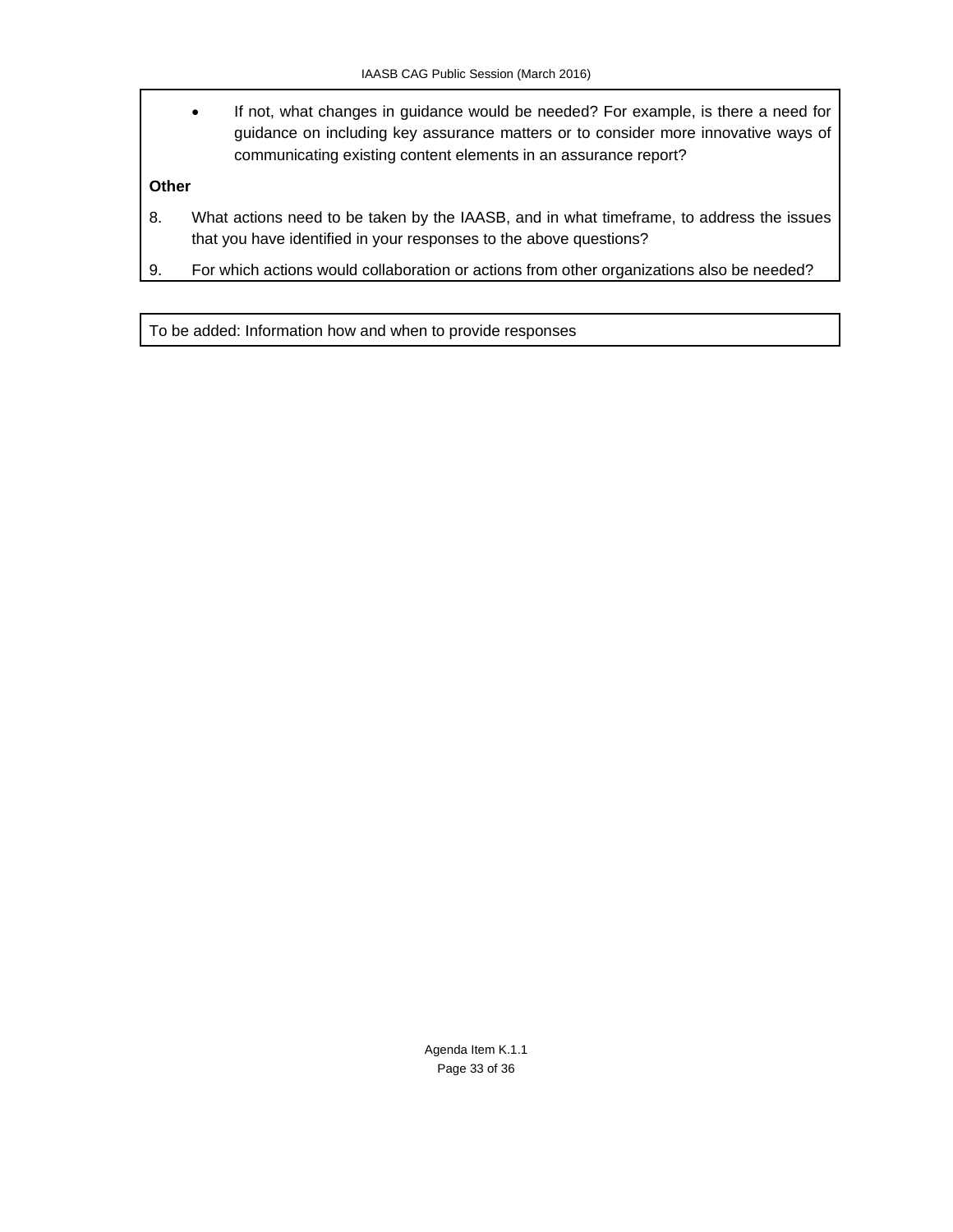#### **Features of Reporting Frameworks**

This table is under development and therefore only the structure is included

| <b>Reporting</b><br>Framework |       | <b>Objectives</b> | <b>Scope Elements</b> | <b>Depiction</b><br>methods | <b>Judgment</b><br>principles | Communication<br>principles |
|-------------------------------|-------|-------------------|-----------------------|-----------------------------|-------------------------------|-----------------------------|
|                               | Scope |                   |                       |                             |                               |                             |
| $\boldsymbol{\mathsf{X}}$     | User  |                   |                       |                             |                               |                             |
|                               | Use   |                   |                       |                             |                               |                             |
|                               | Scope |                   |                       |                             |                               |                             |
| Y                             | User  |                   |                       |                             |                               |                             |
|                               | Use   |                   |                       |                             |                               |                             |

Agenda Item K.1.1 Page 34 of 36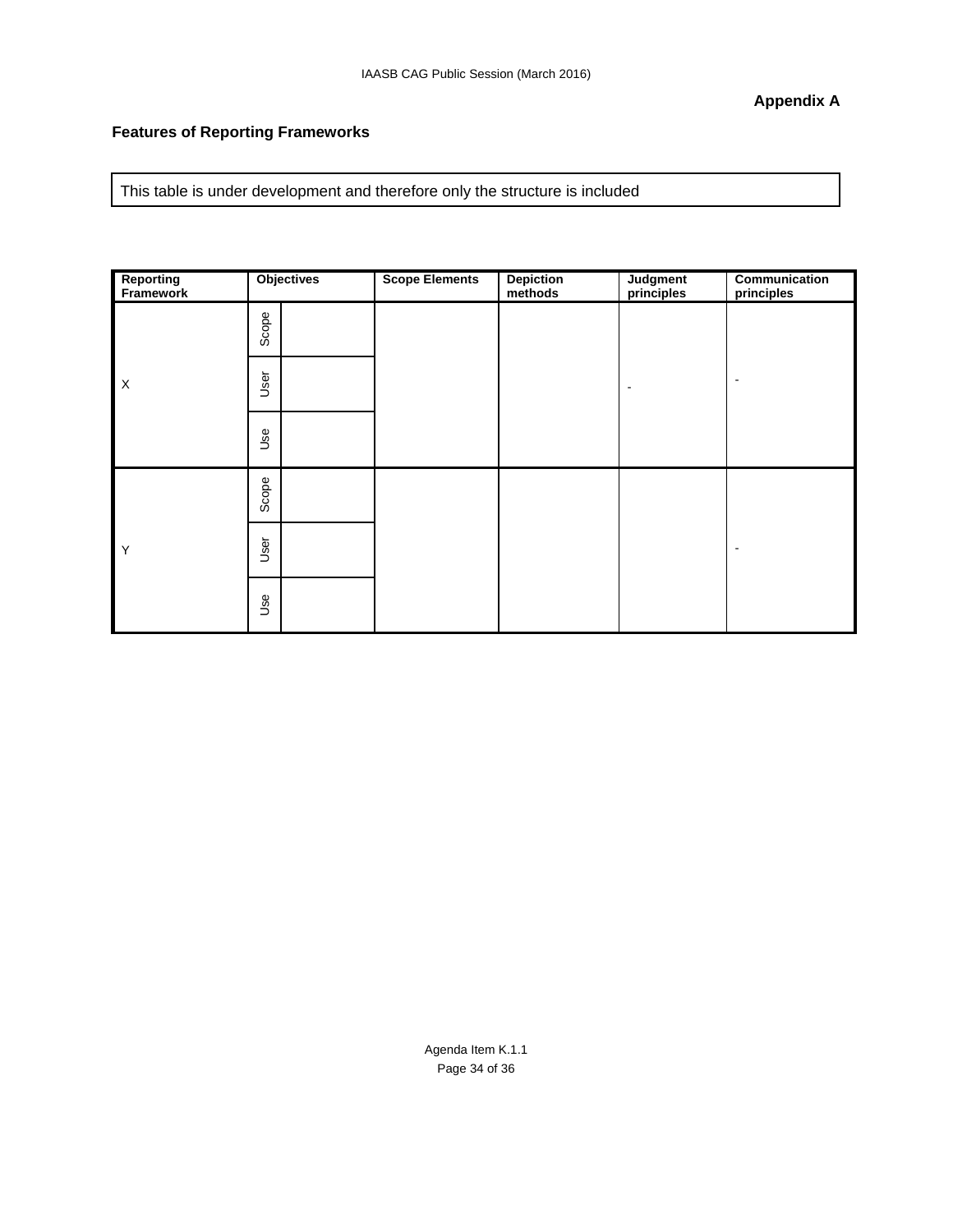#### **Appendix B**

# Figure 2: Overview examples of nature and scope of the assurance engagement

Color code: the full report (orange), particular elements from the report (green) or the reporting process (blue)



To make it more practical example conclusions that might be included in the assurance report are provided below for the respective examples:

- 1. Example 1 addresses assurance on the full external report against all the principles and content elements of the reporting framework. This is the most extended scope. An example conclusion for such scope is: *The information in the report is properly prepared, in all material respects, based on XYZ criteria*.
- 2. Example 2 addresses assurance on the full external report but excludes particular principles for the criteria, for example the completeness principle. Although this adds value to the intended user, this user does not have any insight whether all material topics and issues are included in the external report. An example conclusion for such a scope is: *The information in the report properly reflects, in all material respects, the topics addressed in the report, based on XYZ criteria. (Completeness of topics is excluded).*
- 3. Example 3 addresses situations where the scope of subject matter information of the assurance engagement is only either on:
	- a. The historical information;
	- b. The policy and key performance indicators (KPIs) around particular topics; or
	- c. The KPIs and related disclosures only.

As it does not include the full external report particular principles such as the completeness principle or for integrated reporting the connectivity principle will also be excluded from the scope of the assurance engagement. The other types of information will be read for any inconsistencies, but not subject to the assurance engagement. The added value to the intended users is that assurance is